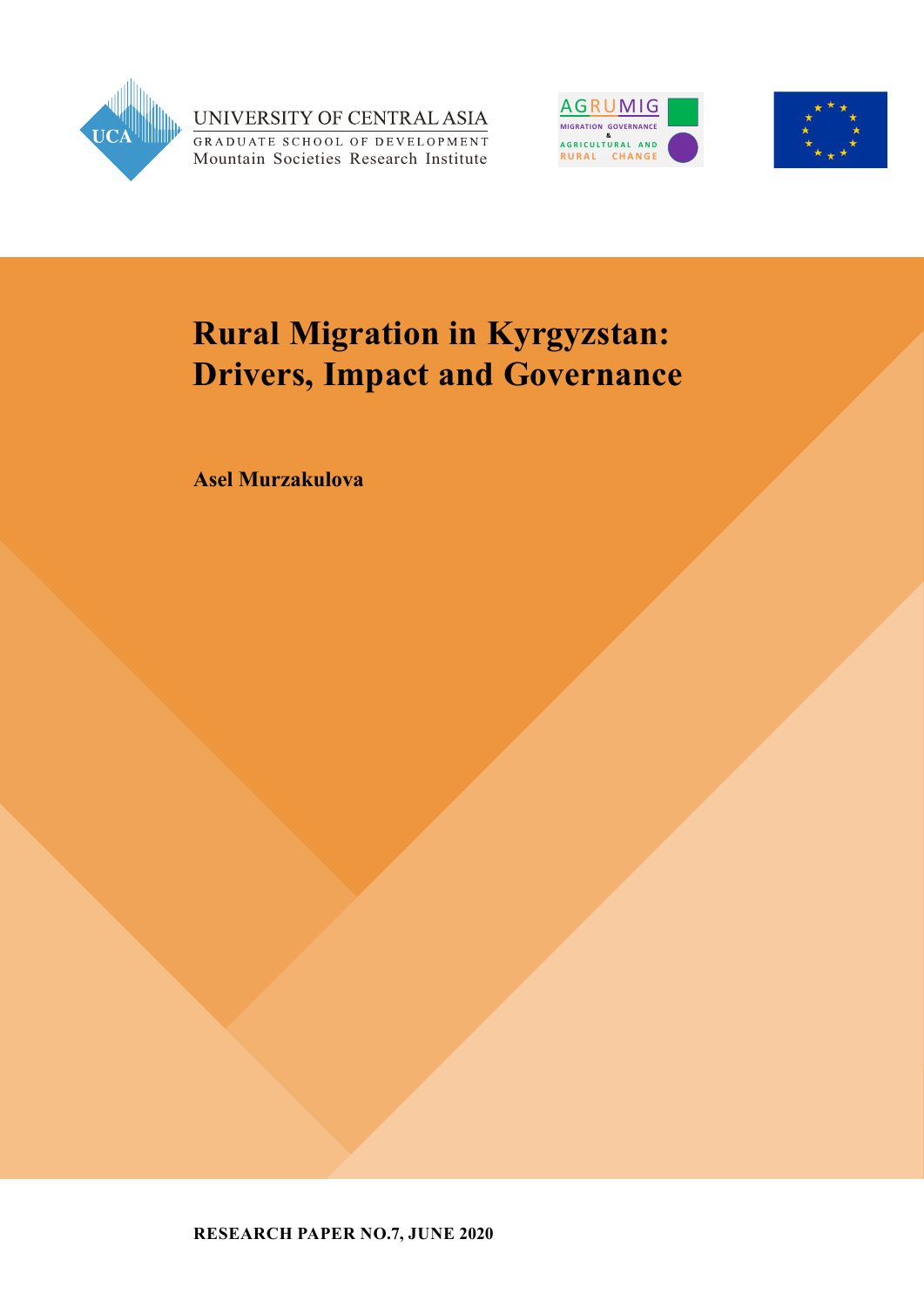

UNIVERSITY OF CENTRAL ASIA GRADUATE SCHOOL OF DEVELOPMENT Mountain Societies Research Institute





Research paper # 7, 2020

## **Rural Migration in Kyrgyzstan: Drivers, Impact and Governance**

**Asel Murzakulova**

#### **Abstract:**

The development of Kyrgyzstan reveals two important trends: declining agricultural production and a steady increase of remittances from labor migration. These trends suggest a transformative effect of migration, negating an overly simplistic investment effect of financial remittances on long standing livelihood activities. Although many studies agree that labor migration contributes to poverty reduction in rural Kyrgyzstan, only little attention has been paid so far to the question: What effect does migration have on rural development? This research paper is based on a desk study that focused on investigation of the state of knowledge about migration, rural change and migration policy in modern Kyrgyzstan, and suggests recommendations of prominent areas for future studies.

#### **Acknowledgements**

The deep and inspiring discussions with Dr. Roman Mogilevski and Dr. Lira Sagynbekova helped me consider migration, rural change and development nexus from a new angle. I am also thankful to Dr. Fraser Sugden for structural guidance and Dr. Roy Sidle for review and valuable comments that helped improve this paper.

*This research paper was completed within the framework of the project "Leaving something behind" – Migration governance and agricultural and rural change in "home" communities by the University of Central Asia's Mountain Societies Research Institute (UCA MSRI). The project is funded by the European Union, Horizon2020 program (No. 822730).*

*AGRUMIG Project website:<http://agrumig.iwmi.org>*

UCA MSRI publications can be found in website: [https://ucentralasia.org/Research/MSRI\\_Publications/EN](https://ucentralasia.org/Research/MSRI_Publications/EN)

**Keywords:** migration, migration governance, migration drivers, migration impacts, rural change, Kyrgyzstan.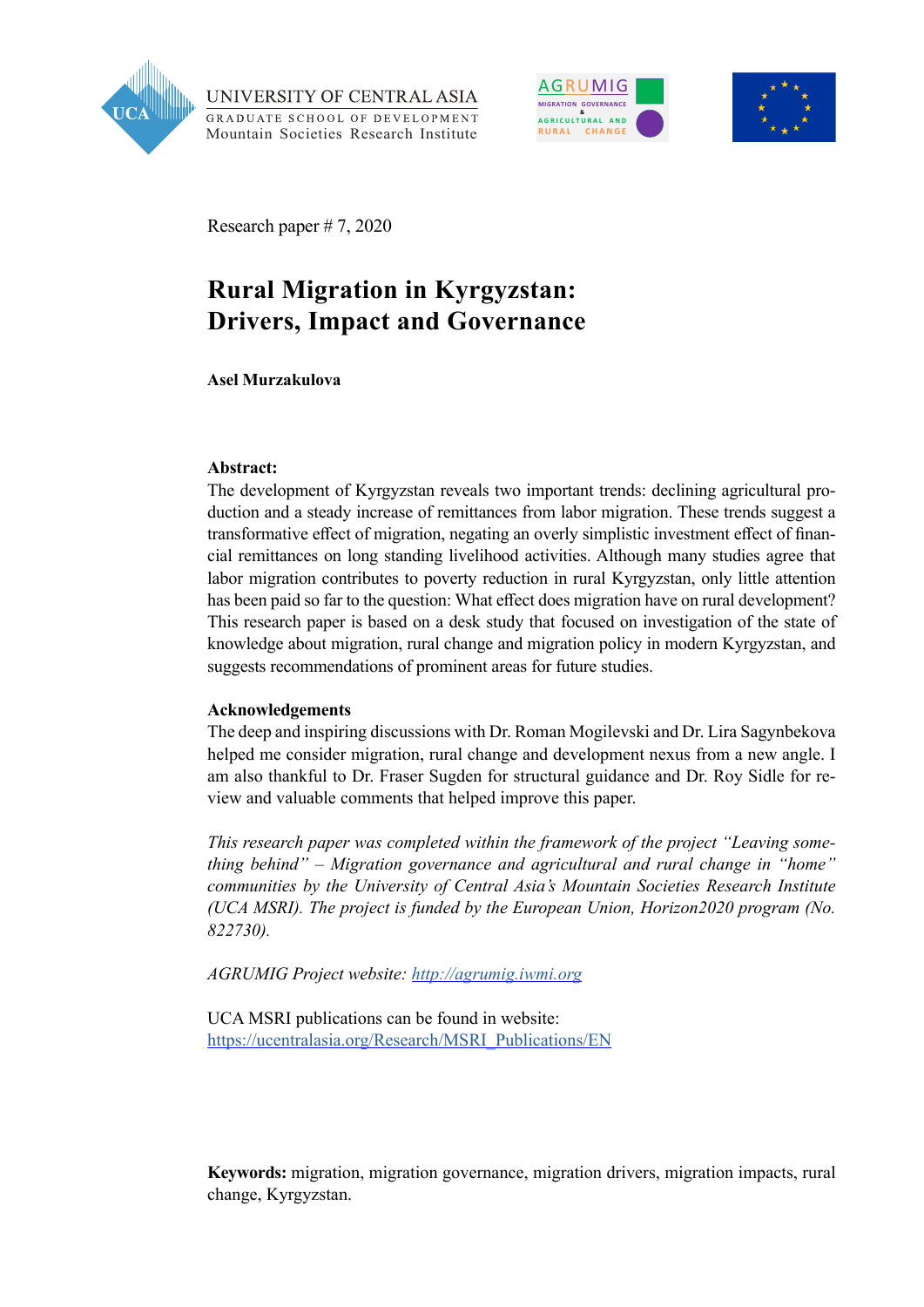The Mountain Societies Research Institute (MSRI) was established in 2010 to conduct research for development with the goal to improve the well-being of mountain societies in Central Asia. MSRI is part of the Graduate School of Development, University of Central Asia. The University of Central Asia (UCA) was founded in 2000. The Presidents of Kazakhstan, the Kyrgyz Republic, and Tajikistan, and His Highness the Aga Khan signed the International Treaty and Charter establishing this secular and private university, ratified by the respective parliaments, and registered with the United Nations.

The Mountain Societies Research Institute's Research Papers Series is a peer-reviewed trans-disciplinary research series conducted to help inform and contribute to the Sustainable Mountain Development agenda in Central Asia. MSRI's integrated approach to research with and for the benefit of mountain societies demands an understanding of both social and ecological factors operating at multiple spatial and temporal scales.

Comments on papers or questions about their content should be sent to  $msri@ucentralasia.org$  'Research' Papers' may be cited without seeking prior permission.

#### **About the author:**

**Dr. Asel Murzakulova** is a Senior Research Fellow with UCA's Mountain Societies Research Institute and Co-Founder of the analytical club "Mongu". She has extensive work experience with governmental, international and civil organizations in Central Asia. Her research area covers conflicts, migration, natural resource management, religion and nationalism.

Copyright © 2020

University of Central Asia

138 Toktogul Street, Bishkek 720001, Kyrgyz Republic

Tel.: +996 (312) 910 822, E-mail: [msri@ucentralasia.org](mailto:msri@ucentralasia.org)

The findings, interpretations and conclusions expressed in this paper are entirely those of the authors and do not necessary represent the views of the University of Central Asia. Text and data in this publication may be reproduced as long as the source is cited. Please cite this publication as: Murzakulova A., (2020) Rural Migration in Kyrgyzstan: Drivers, Impact and Governance, Mountain Societies Research Institute, Research Paper No.7, 31 p.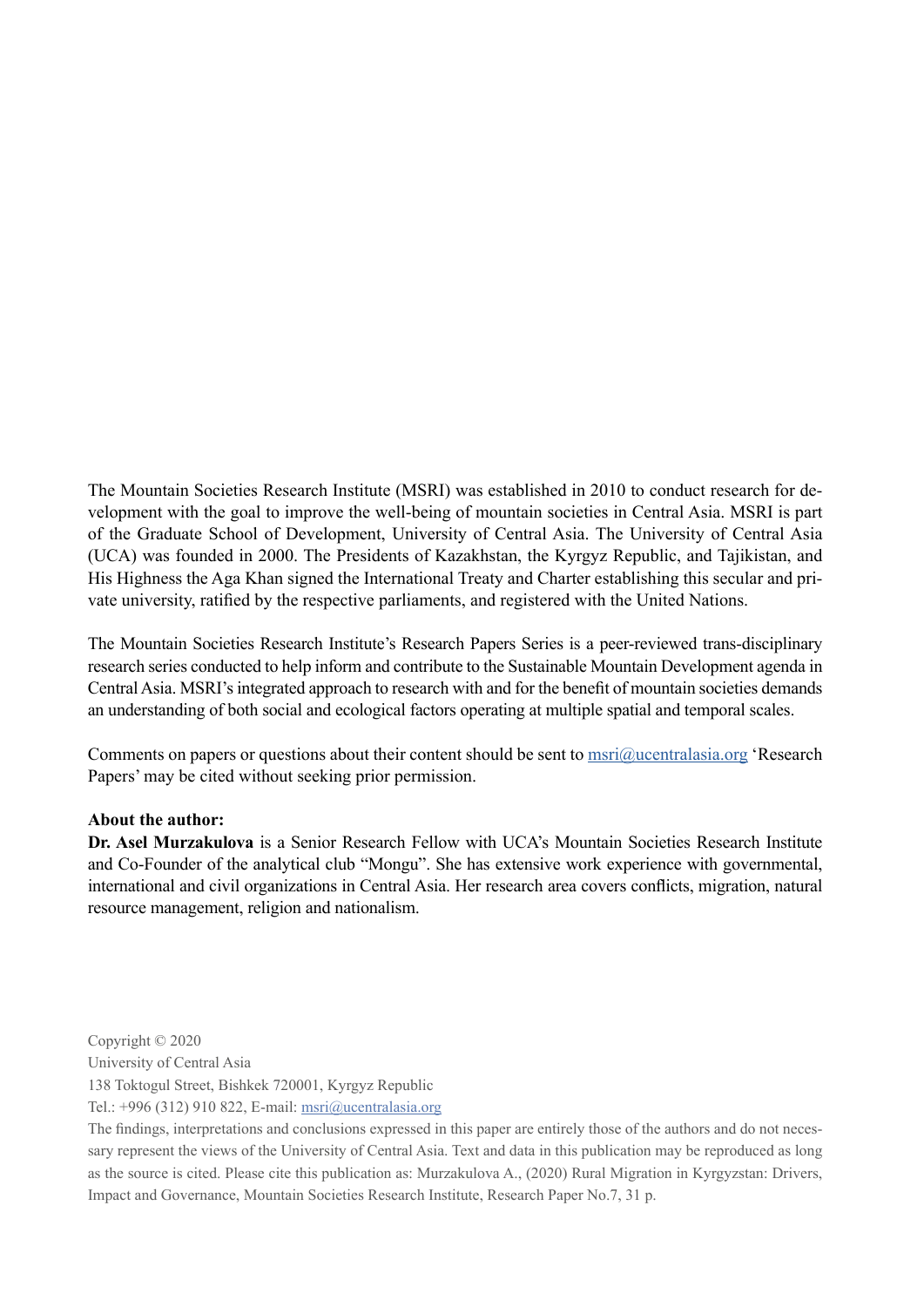#### **Table of contents**

| 2. |                                                                                                   |  |
|----|---------------------------------------------------------------------------------------------------|--|
|    |                                                                                                   |  |
|    |                                                                                                   |  |
|    |                                                                                                   |  |
|    |                                                                                                   |  |
|    |                                                                                                   |  |
|    |                                                                                                   |  |
|    | 3.3. Returnees' Role in the Non-Farm Sector of Rural Economy, Rural-Urban Migration, and          |  |
|    |                                                                                                   |  |
|    | 3.4. Pasture Degradation, Natural Resource Management, and the Migration Nexus  14                |  |
|    |                                                                                                   |  |
|    |                                                                                                   |  |
|    |                                                                                                   |  |
|    |                                                                                                   |  |
|    | 4.2. Bilateral Agreements and Regional Initiatives to Control Migration Processes:  18            |  |
|    | 4.3. The Impact of the Regulation of International Migration on Livelihoods in Sending Regions 19 |  |
|    |                                                                                                   |  |
|    |                                                                                                   |  |
|    |                                                                                                   |  |
|    |                                                                                                   |  |
| 6. |                                                                                                   |  |
| 7. |                                                                                                   |  |
|    |                                                                                                   |  |

## **Figures**

| Figure 2. |  |
|-----------|--|

## **List of Acronyms**

| CLIMIG Migration, Climate Change and the Environment bibliographic database                  |
|----------------------------------------------------------------------------------------------|
| CIS Commonwealth of Independent States                                                       |
| EACH-FOREnvironmental Change and Forced Migration Scenarios research project of the European |
| Commission                                                                                   |
| EAEUEurasian Economic Union                                                                  |
| FIDH International Federation for Human Rights                                               |
| IOMInternational Organization for Migration                                                  |
| NDSOS State Agency for Environmental Protection and Forestry under the Government of the     |
| Kyrgyz Republic                                                                              |
| NOODU  National Assessment of the Educational Achievements 4 grad school students            |
| NSCNational Statistic Comity                                                                 |
| OECDOrganization for Economic Co-operation and Development                                   |
| SME Small and Medium-sized Enterprises                                                       |
| UNDPUnited Nations Development Program                                                       |
| UNICEF United Nations Children's Fund                                                        |
|                                                                                              |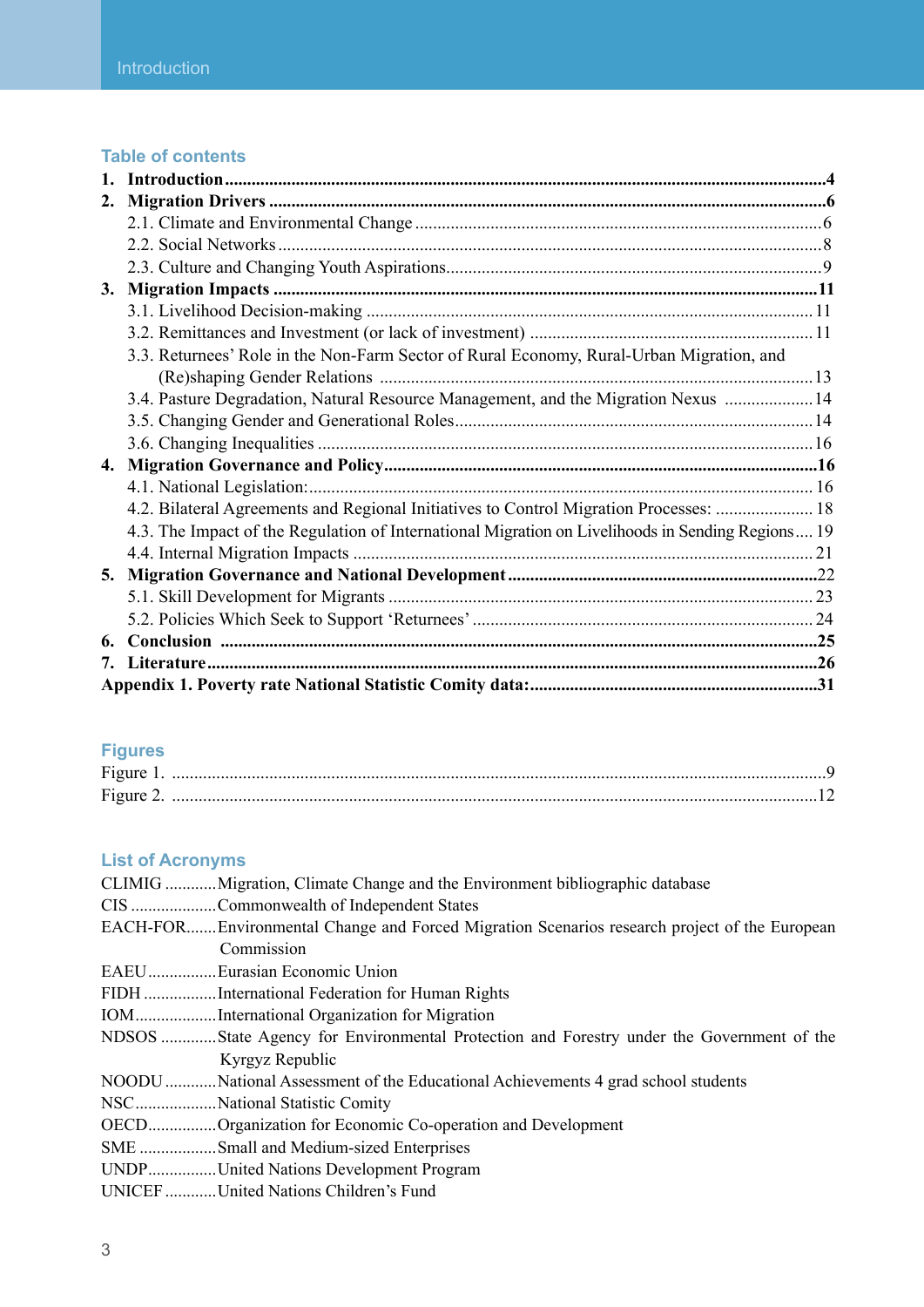#### <span id="page-4-0"></span>**1. Introduction**

The profound reforms that took place in Kyrgyzstan after gaining independence in 1991 formed a new context for the economic and social development of the country. Liberalization of the market, privatization of the state estate, land and water reform, and the emergence of thousands of farmers with private land plots has led to a deep transformation. Following these reforms, the contribution of agriculture to GDP in this agricultural republic has dramatically decreased from 43.9% in 1996 to 12.3% in 2017 (Mogilevskii et al., 2017; NSC, 2017). The percentage of the working population employed declined from 60.1% in 2006 to 55.9% in 2017 in all sectors. While the population increased by 16% during the last decade, employment grew by only 7.6% due to limited opportunities caused by the slow development of the national economy (Tilekeyev et al., 2019).

Landlocked Kyrgyzstan is completely dependent on the transport system of neighboring states for agricultural exports, with most of the country's agricultural exports going to Kazakhstan and Russia. Limited access to foreign markets, along with the difficulties of meeting international quality standards, make it difficult for Kyrgyzstan's farmers to sell their products abroad. Because of this situation, migration has become an important adaptation strategy for farmers facing these agricultural problems. As a result, Kyrgyzstan has seen a steady decline in employment in agriculture, which peaked in 2000 at 52.4% of the population of the working age but dropped to 29.3% in 2015. This decrease in employment in the agricultural sector can be attributed to the migration of labor to the small-medium enterprise sector and abroad (Mogilevskii et al., 2017).

Rural residents, who account for 65% of the country's population, began to actively develop external labor markets. The oil boom that began in Russia in the early 2000s created and supported demand for external labor in the construction and services sector, in which labor migrants from Kyrgyzstan began to work in 2000<sup>1</sup>. Labor migration from Kyrgyzstan was caused by both 'push' factors (e.g., the socioeconomic crises) and 'pull' factors (e.g., the growing labor demand in oil-rich Russia and Kazakhstan).

According to the State Migration Service under the Government of the Kyrgyz Republic, 740,500 Kyrgyzstan citizens were registered as migrants in 20182 . The main destination countries for migrants are Russia, hosting 640,000 people; Kazakhstan: 35,000; Turkey: 30,000; USA: 15,000; Italy: 5500; Korea: 5000; Germany: 5000; UAE: 3000; and Great Britain: 2000. The main migration flow is legal, as there is no visa requirement between the Commonwealth of Independent States (CIS) countries. However, in Russia and Kazakhstan, migrants who were already in these countries and who did not pass official registration procedures are recognized as 'illegal' (Reeves, 2013; Davé, 2014). These aspects are covered in more detail in the Migration Governance and Policy section of this paper.

It should be noted that the vast majority of sources considered in this paper are based on the study of labor migration from Kyrgyzstan to Russia, and only a small number of studies focus on labor migration to Kazakhstan. Research on labor migration to other countries remains virtually nonexistent, and there is a lack of research on illegal migration to non-CIS countries.

<sup>1</sup> In this review, I do not touch upon the history of migration and emigration in the territory of modern Kyrgyzstan, which was traditionally a large-scale phenomenon in the pre-Soviet and Soviet periods. I do also not consider permanent migration with ethnic roots (Russians emigrating to Russia, Germans emigrating to Germany etc.). I focus on the phenomenon of mass labor migration taking shape after 2000. For the history of migration processes and ethnic migration phenomenon more detail can be found in Schmidt, M., & Sagynbekova, L. (2008). Migration past and present: changing patterns in Kyrgyzstan. *Central Asian Survey*, 27(2), 111-127.

<sup>2</sup> It should be noted that statistics on the number of migrants by the state bodies of Kyrgyzstan are usually based on data from the host countries. The data of the State Migration Service (statistics section) is available via this link: <http://ssm.gov.kg/>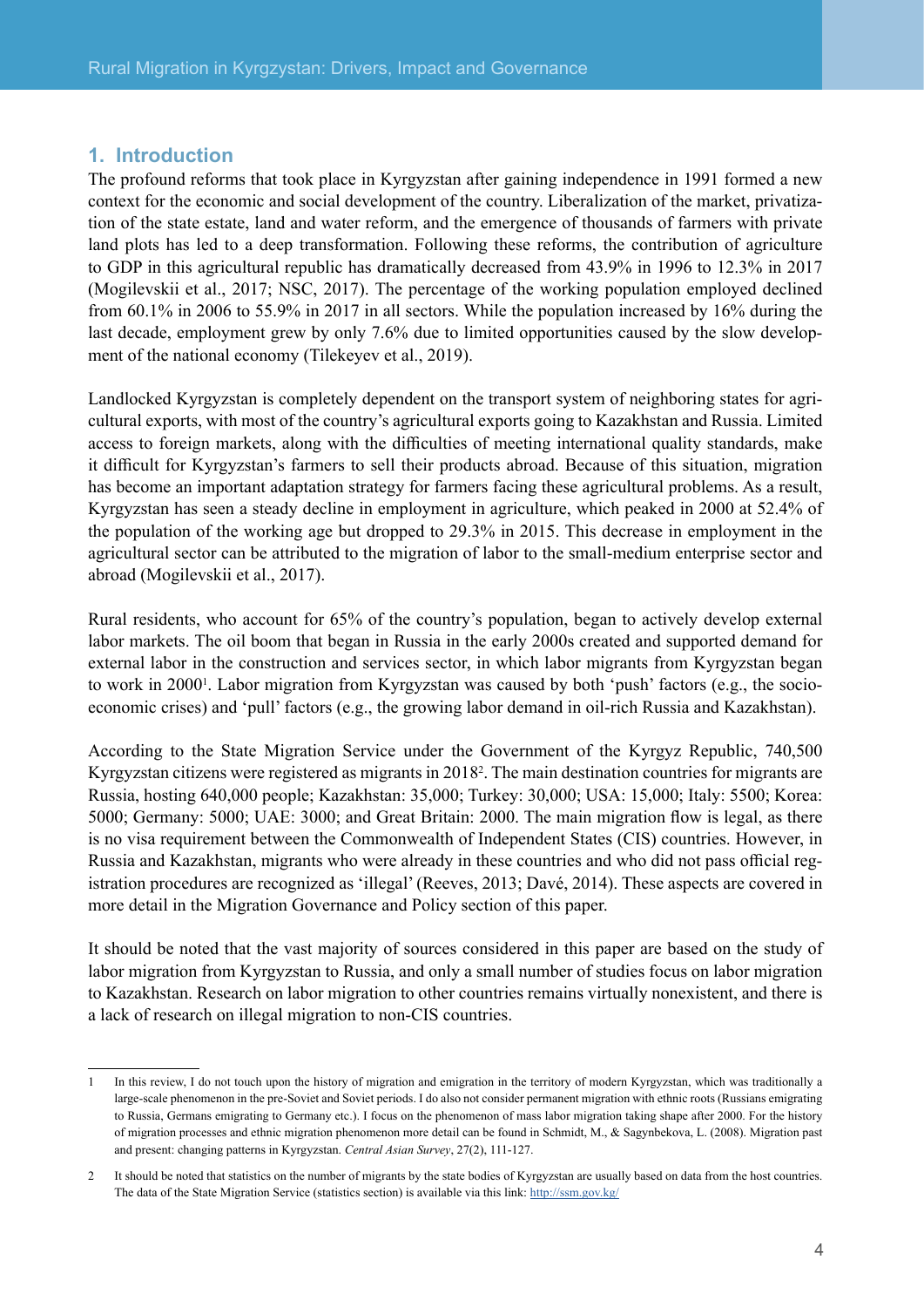During 2000 to 2017, several trends were identified in the flow of labor migration. Single men predominantly migrated in the early 2000s, while after 2011-2012 there was a trend toward family migration (Reeves, 2012; Sagynbekova, 2016) and female migration. Between 2016 and 2019, of all migrants (including family members) from Kyrgyzstan in Russia, about 40% are women and 18% are children (FIDH, 2016). In the early stages following independence, migration played the role of an additional source of income to supplement farming, migration has since gradually become the main source of income for households sending migrants (Lukashova & Makenbaeva, 2009; Sagynbekova, 2016). The seasonal migration of the 2000's began to transform into long, non-return migration, if migrants and members of their family received citizenship in their host country (Ibraeva & Ablezova, 2016). A trend towards diversification of destination countries occurred during 2016-2017. For example, in 2016, 27% of migrants did not follow the traditional destination of Russia: half these people went to Kazakhstan for work, and the remainder to Turkey, South Korea, and other countries (IOM, 2017).

Since the beginning of mass migration in the 2000's, the main migrant-sending regions have been those in the south of Kyrgyzstan - Batken, Jalal-Abad and Osh provinces<sup>3</sup>. The mobility of the northern regions - Chui, Issyk-Kul and Naryn provinces - became apparent only after 20104 . Migrant-sending regions are agrarian and characterized by low industrial revenue (share in the total industrial output of the Republic: 1.5% in Batken province, 1.6% in Osh province, 9.4% in Jalal-Abad province, and 0.85% in Naryn province (Koichuev & Koichuev 2011). The basis of agriculture is animal husbandry and crop production. Talas province which also has a low share of industrial activities 0.4% is an exception in the flow of external mobility. It has almost no external migrants, but rather participates in internal migration. Tilekeyev (2013), found that farmers in Talas province managed to establish a steady foreign market for beans, particularly in Turkey, and employment in agriculture remains stable and high compared to other regions of the country (Mogilevski et al., 2017).

Migration from villages to cities within Kyrgyzstan (internal migration) is a characteristic of all regions, the rural-rural migration (agricultural and construction labor) mostly from Batken, Jalal-Abad and Osh to Chui province. The main host cities are Bishkek, the capital, and Osh, the largest city in southern Kyrgyzstan. At the same time, small towns whose development was supported by Soviet industrial activities fell into decay after the collapse of the USSR. According to Kyrgyzstan's National Statistics Committee, urbanization has not exhibited a growth trend since independence with the exception of Bishkek and Osh. Meanwhile, the countryside has been actively transformed. Trans-local households have become the norm for rural areas: life in two countries, between rural and urban spaces, has not only affected rural regions with developed transport infrastructure, but also isolated mountain villages (Sagynbekova, 2017; Reeves, 2011)

Kyrgyzstan's poverty level remains high (see Appendix 1) and stood at 22.4% in 2018. Poverty and corruption in government agencies that provide social services make it difficult for the most vulnerable groups to access support (OECD, 2018). Access to social services is higher in cities than in rural areas, which in turn also stimulates internal migration (Chekirova, 2018). At the same time, chronic underfunding of institutions providing social services has led to their deplorable condition. For example, staff physician positions in primary health care were only 74% filled in 2005 and this declined to 53% in 2018,

<sup>3</sup> Naryn province inhabitants were very active in internal migration; more on this can be found in Sarygulov (2000) Sovremennaya demograficheskaya situatsia I formirovanie novyh tendentsii v razvitii narodonaseleniya Kyrgyzskoi Respubliki.

<sup>4</sup> On April 7, 2010, a coup d'etat took place in Kyrgyzstan, followed by an inter-ethnic conflict in Osh and Jalal-Abad oblasts. Political crises have a significant impact on decisions to migrate. For more details, refer to Ismailbekova, A. (2013). Coping strategies: public avoidance, migration, and marriage in the aftermath of the Osh conflict, *Fergana Valley. Nationalities Papers,* 41(1), 109-127.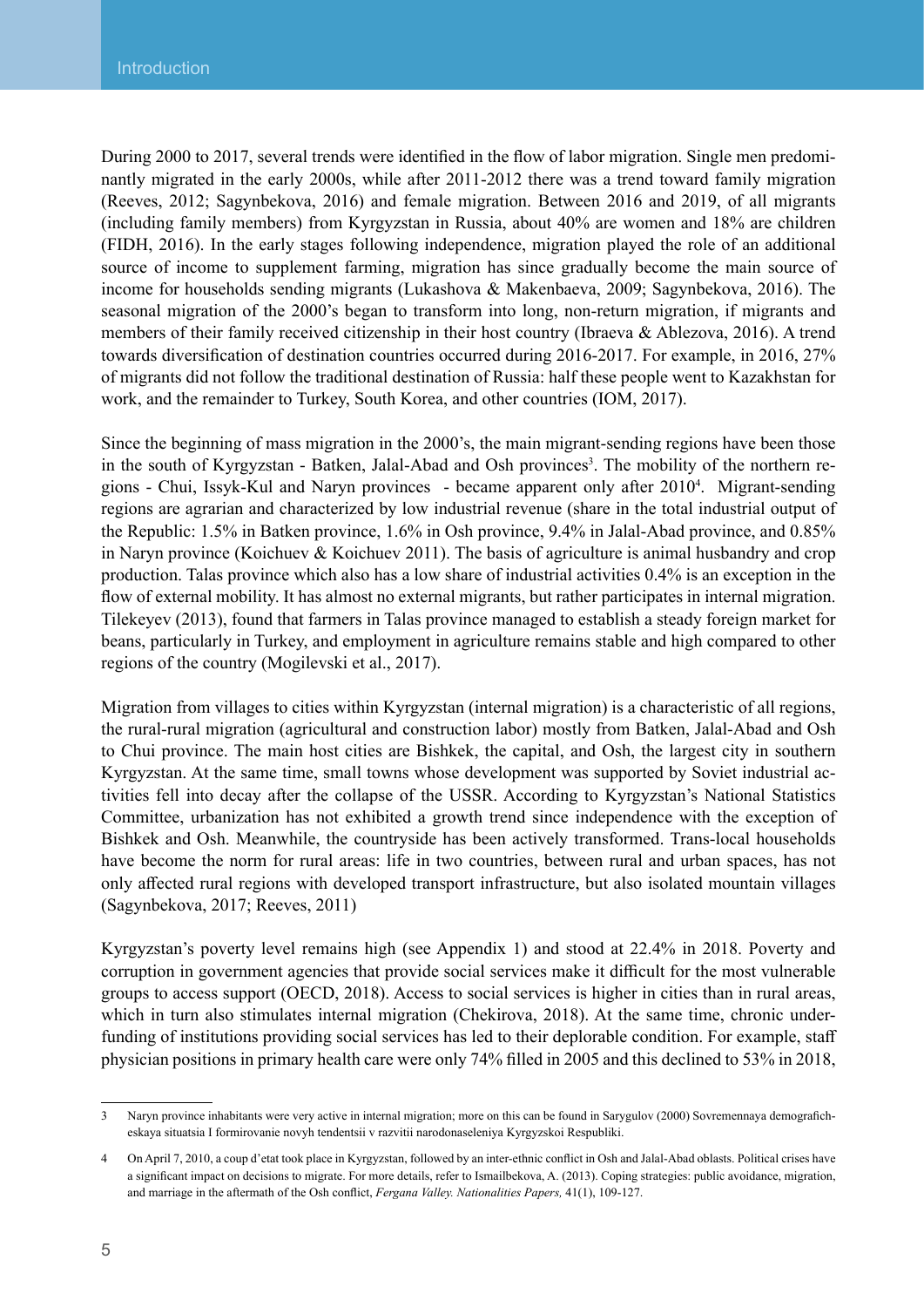<span id="page-6-0"></span>of which 79% were of pre-retirement or retirement age<sup>5</sup>. The education sector is also experiencing an acute shortage of teachers. According to the Ministry of Education, in 2018 almost half (49%) of primary school teaching positions were not filled<sup>6</sup>. The decline in the quality of education leads to high levels of student failure in school. As shown in the findings of the 2017 stratified National Survey conducted by the Ministry of Education (NOODU), among primary school students, one in four students does not understand much of what they read and it is difficult for them to read for longer than a few minutes; one-third of fourth graders reads "slowly"; 60% of students do not understand the subject of geography (Rodinovedenie – in Russian; Tabiyat tanuu sabagy in Kyrgyz); and more than half of students do not understand math lessons (NOODU 2017, p.139). These results largely agree (with slight improvements in some parameters) with the results of NOODU obtained in 2007, 2009, and 2014.

Long-term deterioration in the quality of human resources and agrarian changes pose new challenges for Kyrgyzstan's development policies. It is obvious that migration patterns in the country are deeply connected to development pathways. The purpose of this study is to synthesize the state of knowledge on migration, rural change and migration policy in Kyrgyzstan based on research after 2010<sup>7</sup> and suggest an improved research and policy agenda for all interested stakeholders. This report covers the following: Migration drivers; Migration Impact; Migration Governance and Policy; Migration Government and National Development; and is guided by two main research questions.

- 1. Which economic, institutional, cultural and agro-environmental factors shape the two-sided interaction between migration on the one hand, and agricultural and rural change on the other?
- 2. Which governance interventions and contexts can harness migration to stimulate sustainable and gender equitable growth in agriculture, and reduce distress associated with the migration process?

## **2. Migration Drivers**

#### **2.1. Climate and Environmental Change**

Kyrgyzstan is a mountainous country, which poses challenges for farming. Early frosts, long winters, spring floods, droughts, soil salinization, and the high risk of natural hazards are common stressors for the country's agricultural sector (Mirzabaev, 2013; Bobojonov Aw-Hassan, 2014; Mogilevskii et al., 2017). This situation is further aggravated by the deterioration of irrigation and drainage networks and other Soviet-era agricultural infrastructures, and lack of investment in this sector. In this context, labor migration acts as a strategy to minimize risks in conditions of high uncertainty around agricultural income, but does not automatically generate sustainable agriculture practices (Sagynbekova, 2017a; Mogilevskii et al., 2017).

Climatic shocks have caused significant stress in agriculture over the past 20 years. The years 2000-2001 and 2007-2008 were the driest in the past 30 years in Central Asia (Bobojonov Aw-Hassan, 2014), leading to negative socio-economic consequences such as crop loss, food vulnerability of poor households, and increased prices of agricultural produce (Liobimtseva and Henebry, 2009). No data are available that directly link drought with migration, and the potential connection is mentioned only in few papers (Sagynbekova 2017a; Chandonnet et al., 2016).

<sup>5</sup> Data of the Government of KR for 2018. Available at:<http://www.gov.kg/wp-content/uploads/2018/01/Informatsiya.pdf>

<sup>6</sup> Data of the Ministry of Education for 2018. Available at: <https://edu.gov.kg/ru/>

<sup>7</sup> Earlier works were also included based on the degree of relevance.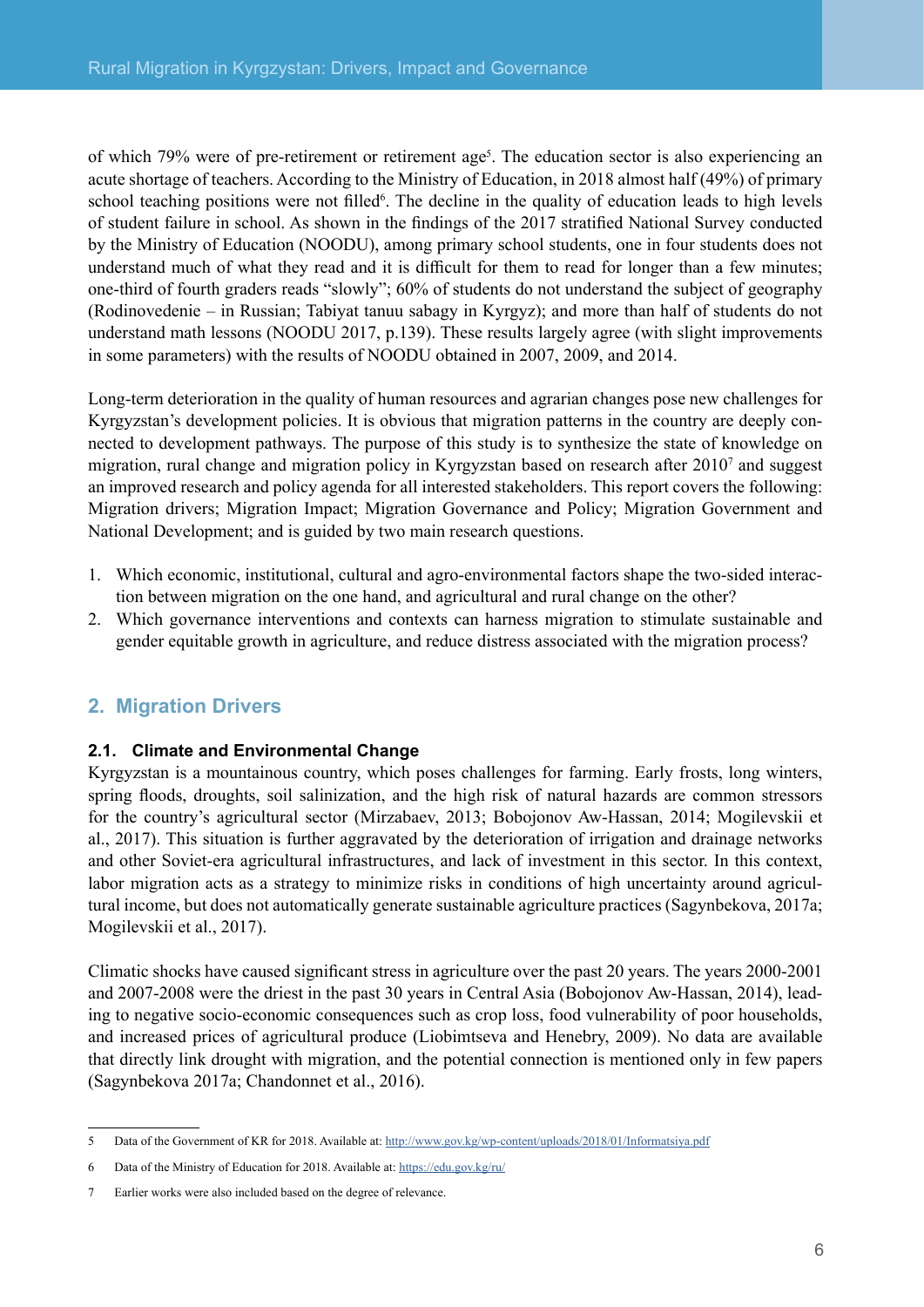Using the example of the village of Dobolu in Naryn province, Sagynbekova (2017a) found that 60% of the 55 surveyed households had experienced a crop failure within the past five years to due early cold snap and snowfall, drought, water shortage, intensive rainfall, land degradation In that study, farmers pointed to environmental factors, lack of agricultural mechanization, and barriers to acquiring seeds and fertilizers as significant limitations to agriculture income in these mountainous areas (Sagynbekova, 2017a).

Studying the impact of climate change on agricultural income in Central Asia, Bobojonov and Aw-Hassan (2014) conclude that the impact will be diverse and will depend on agro-environmental and socio-economic factors. In their modeling of the impact of climate change on agricultural income in Kyrgyzstan, they conclude that producers in Kyrgyzstan may expect higher revenues, but also higher income volatilities in the future (Bobojonov Aw-Hassan, 2014, p. 254).

Migration in Kyrgyzstan is rarely considered in the context of climate and environmental change. Most migration studies in Kyrgyzstan believe that external labor migration is economically determined due to the meager labor market, demographic growth (40% of the population are young people), and low agricultural productivity. After a global analysis of 300 articles in the CLIMIG database on environmental displacement and migration, Blondin (2018) found only two articles about Kyrgyzstan. Data analysis in SCOPUS also confirmed the lack of literature on this issue. This study also demonstrated that there is virtually no academic research on this issue in local languages (Kyrgyz and Russian). Attention to the link between climate change and migration primarily focuses on environmental issues in reports of international organizations (IOM, UNDP) and development projects (EACH-FOR). The lack of data on the issue, and the difficulties in obtaining such data, are largely responsible for the lack of research<sup>8</sup>.

One of the latest surveys on environmental migration was conducted by the IOM in 2016 and covered 500 rural residents across Naryn, Issyk-Kul, Batken, Chui, and Jalal-Abad provinces. This analysis found that certain environmental conditions or events could influence the decision to migrate. Nine percent of respondents named floods (mudflows and high water), 11% drought, and 12% landslides as the reason for their decision to migrate. According to the respondents' opinion, land degradation (4%), industrial pollution (4%) and the impact of climate change (3%) are also significant factors in determining the decision to migrate. Among social and economic factors, unemployment (27%), family-related reasons (9%), and poverty (3%) were listed most often, while political factors such as community conflicts (0.8%) or religious conflicts (0.4%) comprised a minor role in the decision to migrate (Chandonnet, et al., 2016).

Available data indicate the important role that natural factors play in the decision to migrate, although it is still difficult to state whether the data define them as a trigger or as the root cause that produces migration (structural cause). In the aforementioned survey, the authors indicate that the "connection with the land of the ancestors" was stated as the main reason given by residents who refuse to leave their homes and move from areas that are under real threat from natural disasters (landslides and debris flows). Further studies of the regional impacts of environmental change are needed to understand the weight of environmental factors in current rural-urban and rural-rural migration.

#### **2.2. Social Networks**

The main pathways to recruit migrants are through social networks based on family/kin ties, job searches in the host country, and emergency assistance in the case of health problems and other contingencies in

The Agency for Hydrometeorology is chronically short of budget, which has led to the destruction of equipment at meteorological stations and to severe deterioration of equipment. Furthermore, data collected before the mid-2000s remains on paper and requires expensive manual processing to digitize it.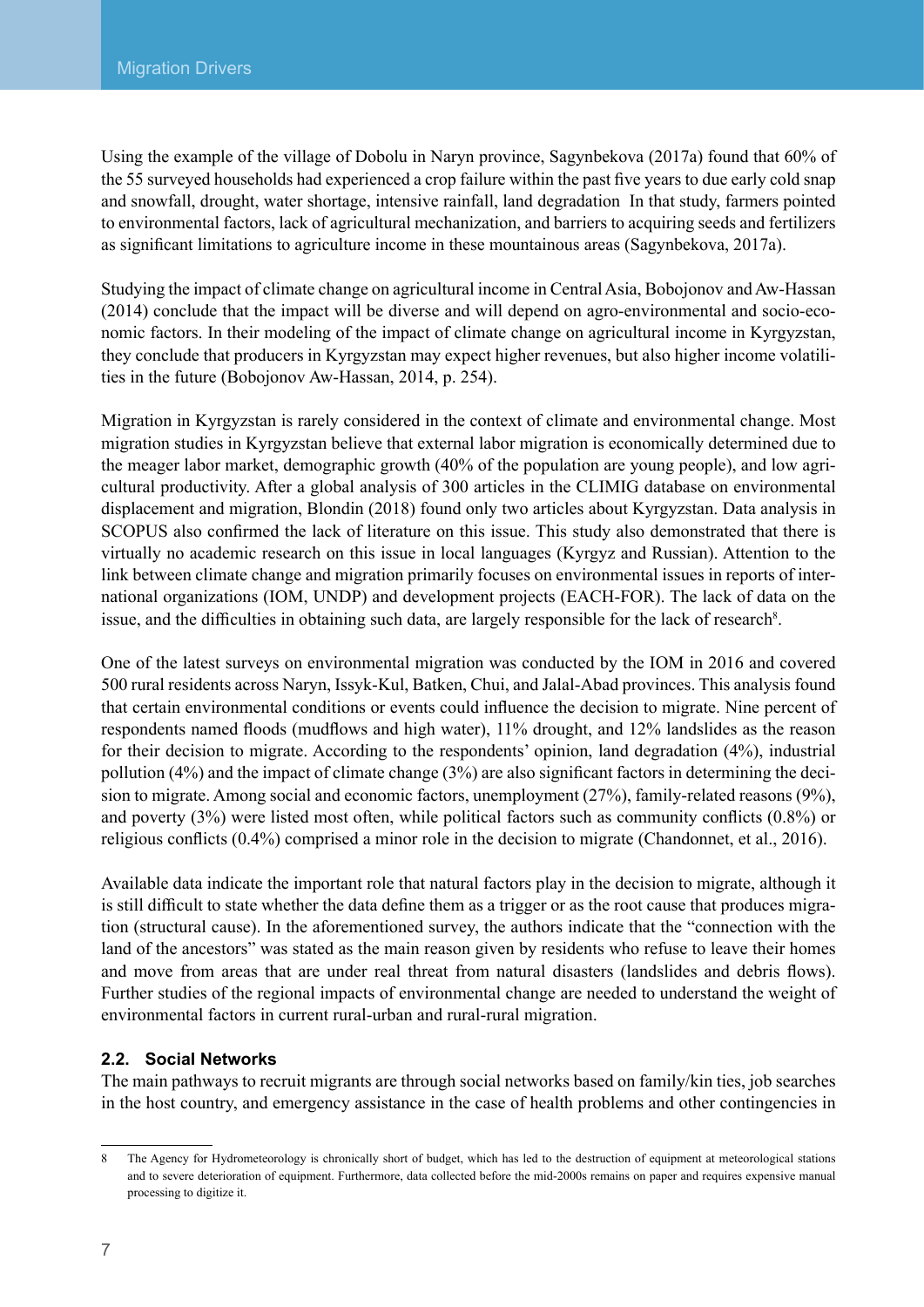<span id="page-8-0"></span>the host country. In a survey of 100 Kyrgyz migrants conducted in Russia in 2011, Sagynbekova (2016) found that 65% already had experience in engaging members of their household in work in Russia and 41% expressed a desire to engage more of their relatives in migration. Furthermore, 97% of the migrants surveyed indicated that their relatives and friends had helped them find a place to live and work in Russia (Sagynbekova, 2016).

However, as noted by Aitieva (2015), it is important to account for the actual diversity of pro-migration support networks through which people migrate, not only with the support of relatives, but also from support of acquaintances (e.g., neighbors, classmates, colleagues). Migration appeared to foster non-kin commitments, as migrants increasingly avoided monetary relations with kin (Aitieva 2015, p. 85), based on an ethnographic study of kin networks from Naryn; however, it is not supported by findings from Batken (Reeves, 2012) or Jalal-Abad (Sagynbekova, 2016). It is widely documented that migrants from one village collectively work at the same construction sites, companies, and services industries, occupying economic niches<sup>9</sup> in certain regions of the host country (Ekaterinburg, Novosibirsk, Sakhalin, Moscow, and St. Petersburg in Russia; Almaty, South Kazakhstan region, and Nur-Sultan (Astana) in Kazakhstan).

An important aspect in the decision-making process around migration is also the decision on who should stay home. A study of migration in Sokh and Batken districts places the decision-making mechanism on migration in the context of the transformation of patriarchal norms and shows how the mobility of one family member affects the decision on the immobility of another family member (Reeves, 2011). Thus, the migration decision-making process has consequences arising from relational mobility. This decision is collectively made at a household level according to Ismailbekova (2014). It exposes power relationships within the household and is structured according to the prevailing gender norms of rural communities.

The role of online social media in determining migration in Kyrgyzstan remains poorly documented, although it is clear that social media are important given the emergence of trans-local households and the fact that internet access is growing. In 2019 Kyrgyzstan was ranked second globally for low cost mobile internet and mobile network coverage is growing steadily across the country (CABLE, 2019).

<sup>9</sup> The anti-migrant crisis in Yakutia, Russia, in March 2019 is demonstrative in this regard, when, in the wake of protests against migrants from Central Asia, municipal transport was practically paralyzed for several days, as migrants occupying a niche of urban transport drivers in the capital of Yakutia did not go to work. More details are available here: [https://rus.azattyk.org/a/russia\\_yakutsk\\_anti\\_migrants\\_protests/29831375.html](https://rus.azattyk.org/a/russia_yakutsk_anti_migrants_protests/29831375.html)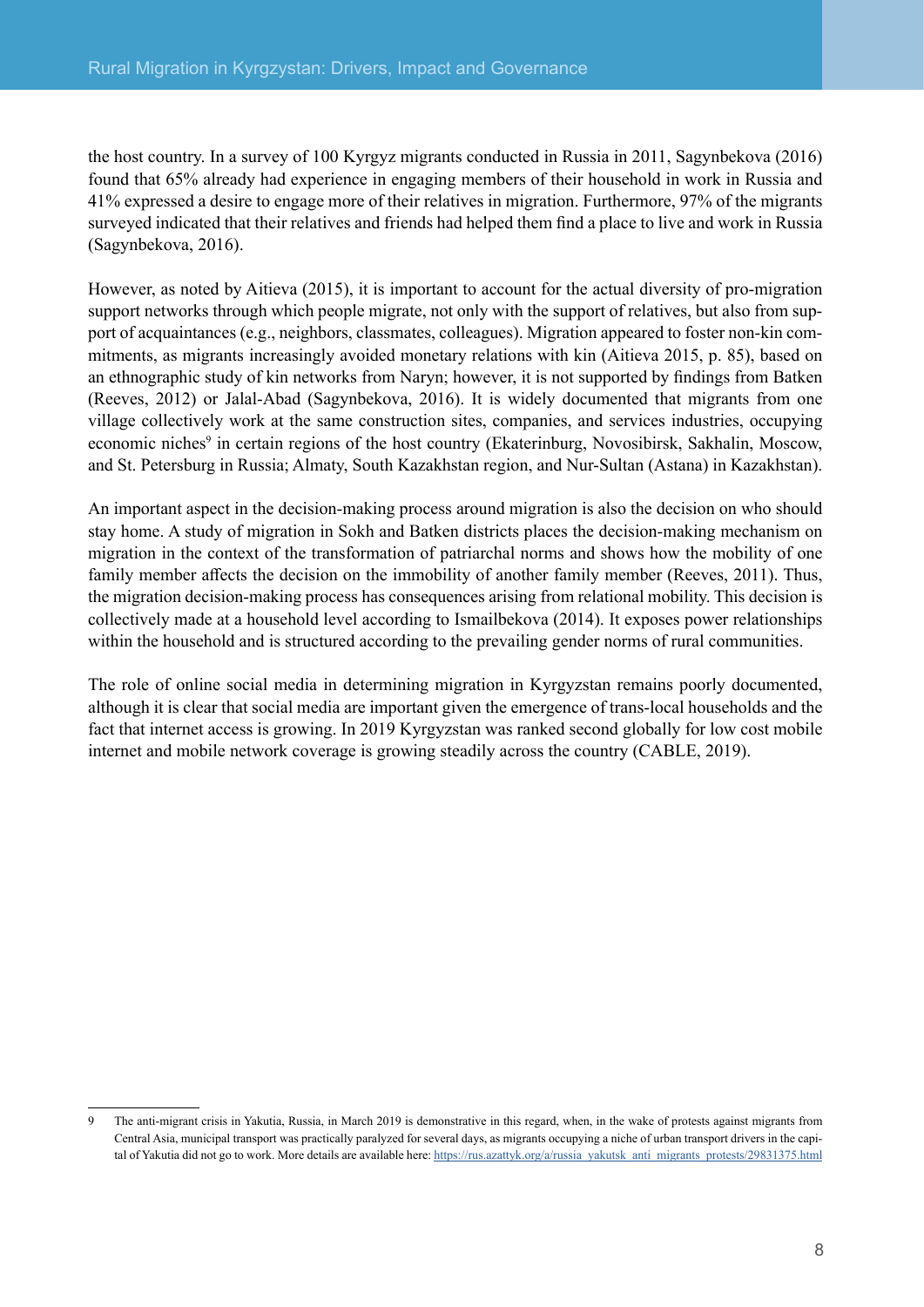<span id="page-9-0"></span>

**Figure 1. Kyrgyzstan Mobile network coverage**

*Source: The Global Economy Telecommunication Union. [https://www.theglobaleconomy.com/Kyrgyzstan/Mobile\\_network\\_coverage/](https://www.theglobaleconomy.com/Kyrgyzstan/Mobile_network_coverage/)*

Social media are also clearly used as tools for intimidating women migrants and stimulating trans-local discussions about "traditional values" and violence (Ibraeva et al., 2015). Against the background of the growth in female migration to Russia in 2011-2012, videos of violence against women migrants by the so-called "Patriots", a group made up of male migrants from Kyrgyzstan, were uploaded to YouTube. The videos resonated widely<sup>10</sup> in Kyrgyz society, and a member of parliament, Yrgal Kadyralieva, developed an initiative to ban women and girls under 22 from leaving to work without parental permission; however, this initiative was not supported in parliament and not accepted. In their study of social media discourse around this issue, Ibraeva et al. (2015) note that media discourses on the topic of violence against female migrants thus became the backbone for a new legitimation of violence against women in migration and locally (Ibraeva et al., 2015, p. 25). In the 2016 national representative study "Gender Perception in Society", more than half of respondents indicated that they supported the actions of nationalist and violent groups including the "Patriots" against the so-called "bad behavior" of migrant women (UNFPA, 2016). This shows how social media can mobilize trans-local debates among diasporas, non-migrants, and local authorities, as well as exposing the burning issues of social marginalization of women migrants.

#### **2.3. Culture and Changing Youth Aspirations**

More than 65% of Kyrgyzstan's population lives in rural areas, and 40% of the total population are young people whose main source of employment is agriculture (Tilekeyev, 2019). In addition to the obvious economic factors that push young people to migrate, studies diagnose a 'fashion for migration', where work experience in Russia is seen as the initiation of adolescent boys into adulthood (Reeves, 2012; Kikuta, 2016). In a study of female migration in Central Asia, Kikuta (2016) shows how the culture of mass consumption (wearing beautiful clothes, visiting beauty salons, and spending holidays eating in

<sup>10</sup> Eleanor Beishenbek kyzy Operation Sapargul began. Azatyk September 18, 2012 // [https://rus.azattyk.org/a/kyrgyzstan\\_patriots/24711728.html](https://rus.azattyk.org/a/kyrgyzstan_patriots/24711728.html) Deputies deal with the "patriots." Azattyk. June 10, 2012 // https: /[/rus.azattyk.org/a/kyrgyzstan-migrants-of-russia-/24609363.html](http://rus.azattyk.org/a/kyrgyzstan-migrants-of-russia-/24609363.html)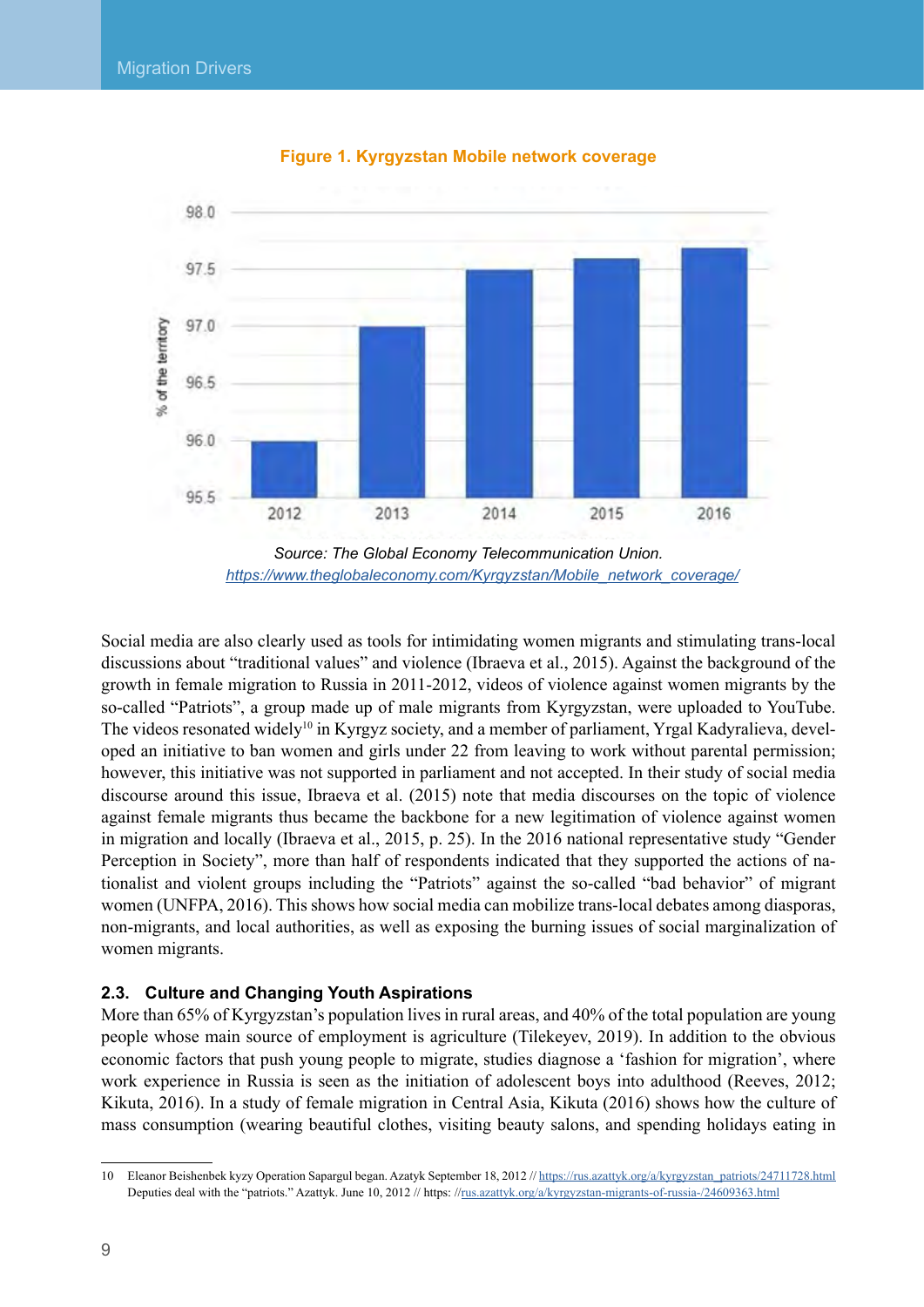restaurants) has significantly transformed traditional rural communities. This is illustrated in the case of makhalya (neighborhood) and shows how these changed norms influence the desire of young girls to leave for migration (Kikuta, 2016). A study in southern Kyrgyzstan notes that young people are experimenting with various global and regional cultural trends, demonstrating how their choices manifest in a kind of "marketplace for styles and identities" and "[are] also framed by a specific geographical and historical context" (Kirmse, 2010. p. 400).

Studies indicate that while adult and older migrants intend to, and do, return to villages, young migrants see their future in an urban rather than a rural environment (Thieme, 2014). The lack of employment opportunities in the rural labor market means that young people are usually employed in low-paid seasonal agricultural work, work that is unattractive to most, and, as a rule, young people are not motivated to connect their lives with agriculture, but are striving to become part of the middle class in cities (Roberts, 2010).

In their study of the rural labor market, Tilekeyev et al (2019) notes that young people, in fact, have only two choices: low-paid labor in agriculture or labor migration. Furthermore, rural areas in Kyrgyzstan's southern provinces were found to provide fewer youth employment opportunities than rural areas in the north (Tilekeyev et al, 2019). However, young people are largely responsible for promoting small and medium-sized enterprises, an important sector for Kyrgyzstan, which is a rapidly developing in the national economy (Tilekeyev et al., 2019). Businesses account for 40% of the country's GDP and cover both small and medium-sized enterprises, individual entrepreneurs, and farmers.

Available ethnographic studies show that educational migration can become a point of entry into youth labor migration. Kyrgyz students in Russia consider this as a transit destination to future labor migration to China, Turkey, or the USA (Schröder & Stephan-Emmrich, 2016). On a more national wide representative scale, a different trend has been observed. Kyrgyz migrants invest a small part of their income in their own education or in the education of members of their household (Muktarbek kyzy et al., 2015). According to the 2011 study "Life in Kyrgyzstan", which surveyed 1633 people representing youth of working age, the migration of one or more members of the household forces young people who have stayed in the family to become unpaid family workers. This phenomenon may reflect the need to replace a migrant worker in the household and has a more negative effect on female youth (Dávalos et al. 2017), essentially removing them from the wider workforce.

Most migrants from rural areas in Kyrgyzstan work in construction, trade, and services in Russian and Kazakhstani cities. They do not accumulate skills that could be applied in agriculture, but at the same time, they can bring back new economic niches to villages that did not exist before, such as cell phone repair, hairdressing salons, trade services, transport services, and carpentry shops (Sagynbekova, 2016).

There were no available studies concerning choices made by young people in employment among agriculture, migration, and education. Research into this topic would be especially relevant in the new migration context created by Kyrgyzstan's entry into the Eurasian Economic Union in 2015. As noted by DeYoung (2010), in Kyrgyzstan, "a clear distinction is now drawn between those who are able to become 'students' versus those less fortunate who must work alongside their parents in agriculture, sell in the bazaar or migrate". This raises a significant question as to what extent do youth studies help us understand the various employment strategies that are practiced in rural, urban, and trans-local contexts.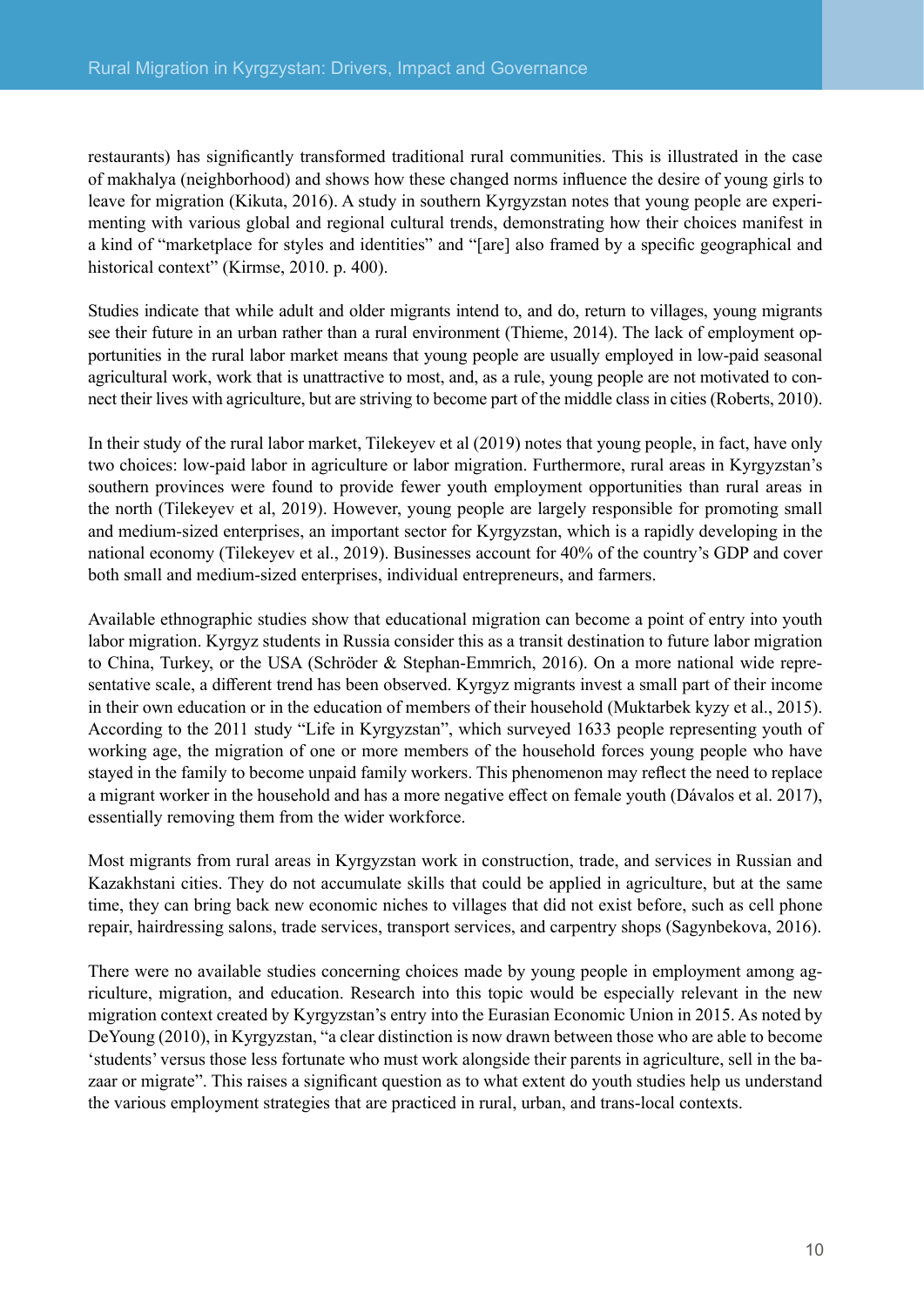## <span id="page-11-0"></span>**3. Migration Impacts**

#### **3.1. Livelihood Decision-making**

Migration has a heterogeneous impact on livelihoods in the rural sector. Against the background of a growth in financial remittances and a relative decline in agricultural production, nonfarm activities are responsible for a growing proportion of the rural economy, which, according to researchers, provides 40% of rural employment and accounts for 48% of working time in rural areas (Atamanov van den Berg, 2012c). Many of these nonfarm activities are trade and services linked to agriculture.

Sagynbekova (2016) studied trans-local households in Jalal-Abad province located within the Arslanbob walnut forests and concluded that labor migration is a complementary source of income for households that otherwise rely on forestry, animal husbandry, and non-agricultural activities. The choice of sources of income is directly determined by the availability of pastureland. Environmental context plays a significant role in the migration strategy. The study noted natural shocks, such as a non-productive year or drought, as push factors (Sagynbekova, 2016). Availability of unoccupied economic niches in the village was also important for returnee migrants and their investment strategy for non-agricultural activities which in the study villages included transportation services, furniture making, and small-scale trading (Sagynbekova, 2016).

Researchers note the importance of specifying the impact of different types of migration (seasonal or permanent) on decisions about livelihood. Based on data analysis of a representative study conducted by the Asian Development Bank in 2008, Atamanov and van den Berg (2012b) concluded that educated villagers owning larger plots of land than others chose permanent or seasonal migration or switched from farming to non-farm activities. Meanwhile, poor households with lower levels of education and less land were more likely to move from farming to non-farm activities, as migration was an expensive strategy for them (Atamanov & Van den Berg, 2012b). These authors also argued that migration can have a positive financial effect on crop income for households with seasonal migrants and a small plot of land (0.05 ha per capita), but it has a negative financial effect for households with large plots of land (0.69 ha per capita) and permanent migrants. The long absence of a household member is only partially compensated by remittances from wage labor.

A study by Zunusova and Herrmann (2018) on data from the Life in Kyrgyzstan panel study shows a more expanded heterogeneous effect of migration on income. According to the analysis, the cumulative effect of international migration was negative on crop income, but positive on livestock income and mixed for nonagricultural income. Explaining the positive effect of transfers on nonagricultural income, the authors support the statement that "…migration can promote diversification of rural household's income sources. This in turn is associated with less income uncertainty and risk in the future and can provide a positive contribution to the economic development of a migrant-sending community" (Zunusova and Herrmann, 2018, p.889).

The findings of these studies show the diversity of effects that migration has on the choice of income sources for rural dwellers. Important variables are the level of education of rural residents, the size of land they own, and the type of migration. At the same time, these studies highlight the general trend of Kyrgyzstan's rural economy - a shift in employment from agricultural activities to nonfarm activities, as well as a certain passivity of migrant households with large land plots in extracting income from farming.

#### **3.2. Remittances and Investment (or lack of investment)**

Kyrgyzstan consistently ranks among the top five countries in the world in terms of the ratio of money remittances to GDP during the period of 2010-2017. World Bank data show that remittances have been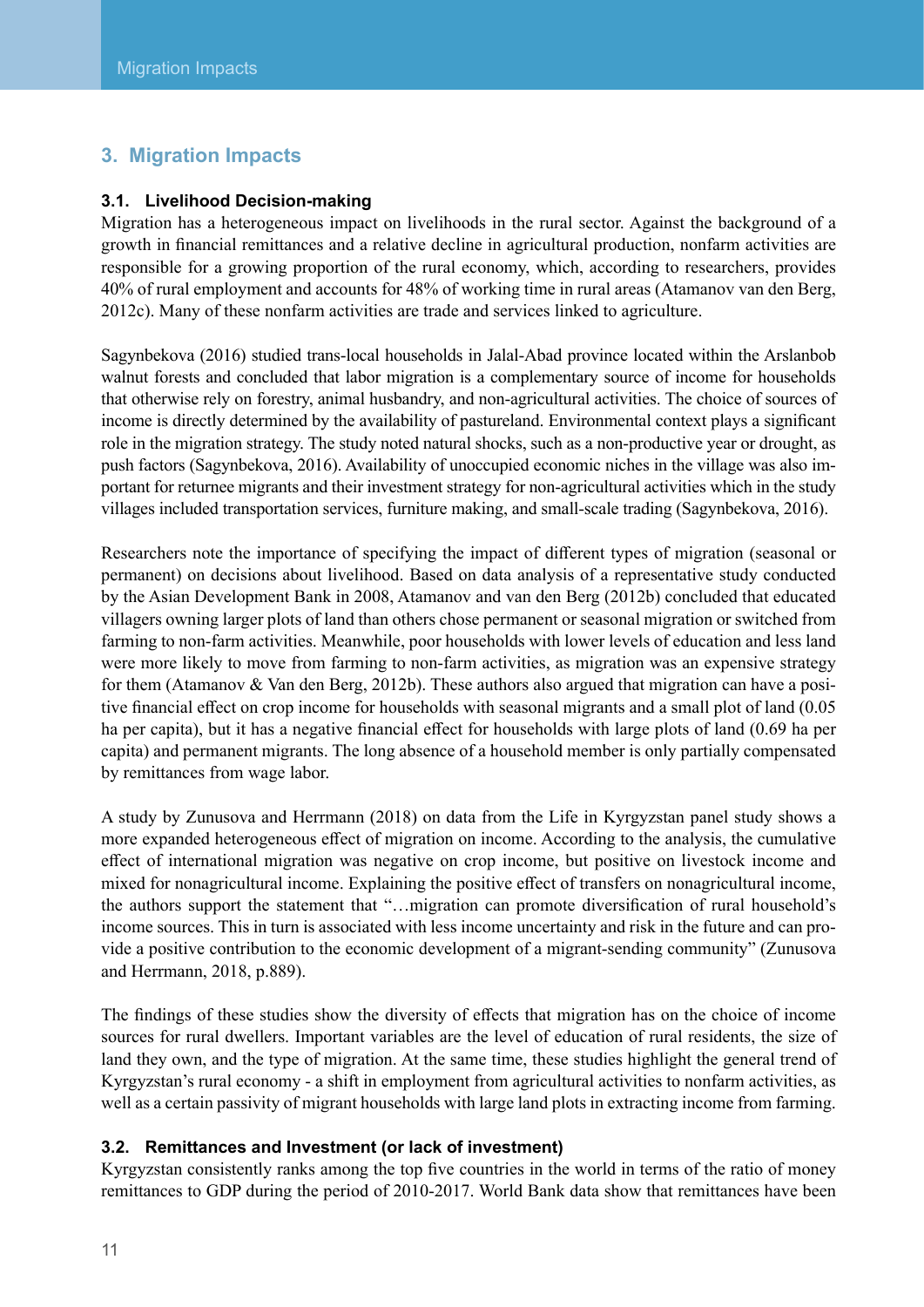<span id="page-12-0"></span>growing steadily in Kyrgyzstan since 2000, with a slight drop due to external economic shocks in 2008 and 2014. Various studies on the budget of migrant households agree that remittances reduce poverty and have a positive effect on consumption and imports. Thus, money remittances increase dependence on imports, which leads to a decrease in domestic investment including agriculture, making exports less competitive in the long run.

It should be noted that literature does not cover internal money transfers, making it impossible to assess more closely the influence of internal migration and remittances.



#### **Figure 2. Kyrgyzstan – Remittance (present in GDP)**

*Source: World Bank*

The main pool of macroeconomic studies is focused on the study of the structure of incomes and expenditures within the budget of migrant households. Studies agree that the bulk of remittances is spent on everyday household consumption and is invested in economic areas such as trade, services, and agriculture (Ukueva, 2010; Atamanov & Van den Berg, 2012a; Atabaev et al., 2014; Muktarbek kyzy et al., 2015; Eurasian Development Bank, 2015; Zhunusova, & Herrmann, 2018). Remittances are also actively invested in the construction, purchase, and repair of housing. This can be observed both in the countryside and in cities (Muktarbek kyzy et al., 2015; Nasritdinov, 2015).

Sagynbekova (2016) notes that the dynamics of using monetary remittances in rural areas is linked to periods of agricultural activity: spring field work (buying seeds, buying gasoline for farm machines) and the harvest season (paid labor/equipment). In agriculture, the main investments are made by purchasing livestock, the only liquid asset in many villages in Kyrgyzstan (Atamanov & Van den Berg, M. 2012a; Schoch et al., 2010). Nonetheless, these is no evidence that remittances are widely investing into the agriculture sector and agrarian crisis is partly due to this situation. The increasingly dilapidated irrigation and drainage systems pose high risk for agriculture and may be a reason that migrants choose not to invest in this sector (Mogilevski et al., 2017).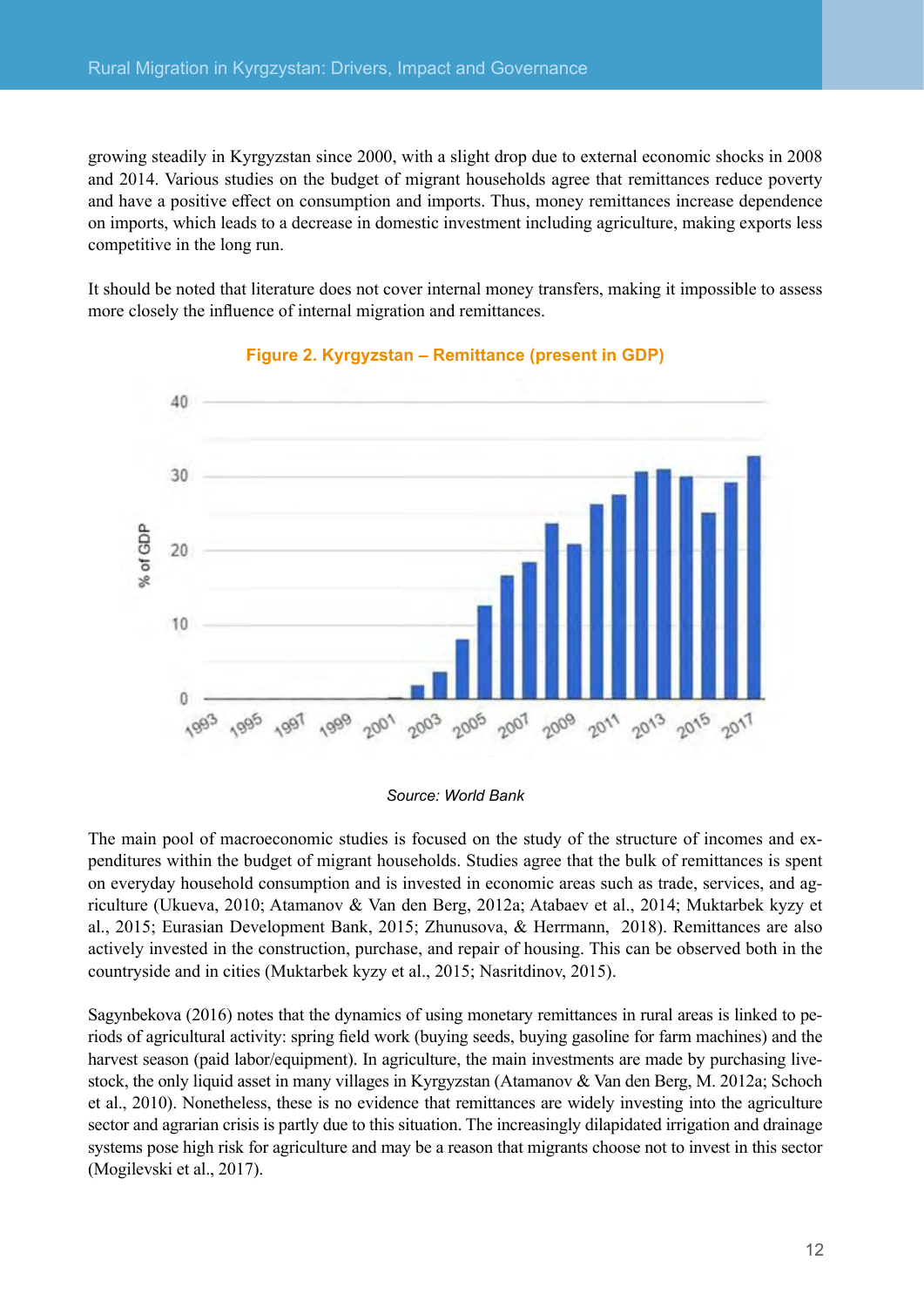<span id="page-13-0"></span>A special feature of remittance spending in Kyrgyzstan occurs within the framework of the economy of traditions. Migrants invest their transfers into paying for luxurious traditional celebrations such as weddings, funeral etc. Despite these burdensome expenses, migrant families often take out loans to cover such expenses or are forced to send additional family members for migration. Thus, rituals can be a symbolical and economic rational investment, reflecting desires to maintain social presence in conditions of trans-local life (Reeves, 2012), as well as a way to enter into new (or support existing) clan and patronage networks that play a key role in accessing economic benefits and which also serve as social security (Kapalova, 2014; Isabaeva, 2011; Aitieva, 2015). In response to the economic efficiency development discourse that criticizes such investments, Reeves argues that "calls to live "modestly," to conduct ceremonies "by the clock," to invest remittances in education or businesses rather than on life-cycle ceremonies, or to reduce the bride-price or the size of a young woman's dowry are, [….] often undermined by social pressures that demand that those who have had a successful season "in town" invest their money in affirming social presence at home." (Reeves, 2012, p.133).

The economy of traditions of Kyrgyz villages relies on remittances from migrants. In his study of the traditional (or toi) economy, Rubinov (2014) shows how migrant remittances support the gift economy, the goal of which is the development of kinship and wider social ties, while families of non-migrants with low incomes can be excluded from the networks built by migrant households, negatively affecting their social capital in the long term. An important gap in the study of money remittances is the question of what factors determine the different use patterns of transfers and what determines the change in behavior towards creating savings. It is also not clear what influence gender relations have in these processes.

#### **3.3. Returnees' Role in the Non-Farm Sector of Rural Economy, Rural-Urban Migration, and (Re)shaping Gender Relations**

Case studies conducted in Kyrgyzstan's southern and northern provinces show that returning migrants can be successfully involved in small and medium-sized enterprises (SME) (Sagynbekova, 2016; Schoch et al., 2010; Kapalova, 2014). The sector of small and medium-sized business is actively expanding in Kyrgyzstan, accounting for 40% of the country's GDP and 37.7% of total employment (NSC, 2018). The sector is represented by small and medium-sized enterprises, individual entrepreneurs, and peasant farmers. As noted by Tilekeyev et al. (2019), growth in the SME sector has been spurred on by the activities of hundreds of thousands of business entities operating at a peasant farm level, as well as by the emergence of home-based micro-businesses. A successful migration strategy is the ability of migrants to accumulate funds to support themselves and their households with income-generating activities (Sagynbekova, 2016). Generally, these are small retail outlets, or taxi services. Regarding the latter, the use of remittances or savings of migrants to purchase cars can be considered both as a luxury and as an investment in an income-generating activity.

Meanwhile, another strategy widely employed by returning rural migrants is to move to cities (Thieme, 2014). This is because small and medium-sized enterprises are more developed in cities and migrants have greater opportunities to extract stable incomes from these activities than from agriculture, which is inherently risky. Migrants return to the villages if the male migrant is the youngest child in the family and, according to tradition, stay in the parental home and look after elderly parents (Ismailbekova, 2014). But as Thieme (2012, p.14) noted, in some cases this tradition can be negotiated among trans-local households and "the son who was least interested in migration has taken on the entire responsibility for his parents, independently of his age and position in the family". Also, according to the observations by Sagynbekova (2016), returning migrants who remain in the villages generally do so because they have not accumulated sufficient funds to move to a city.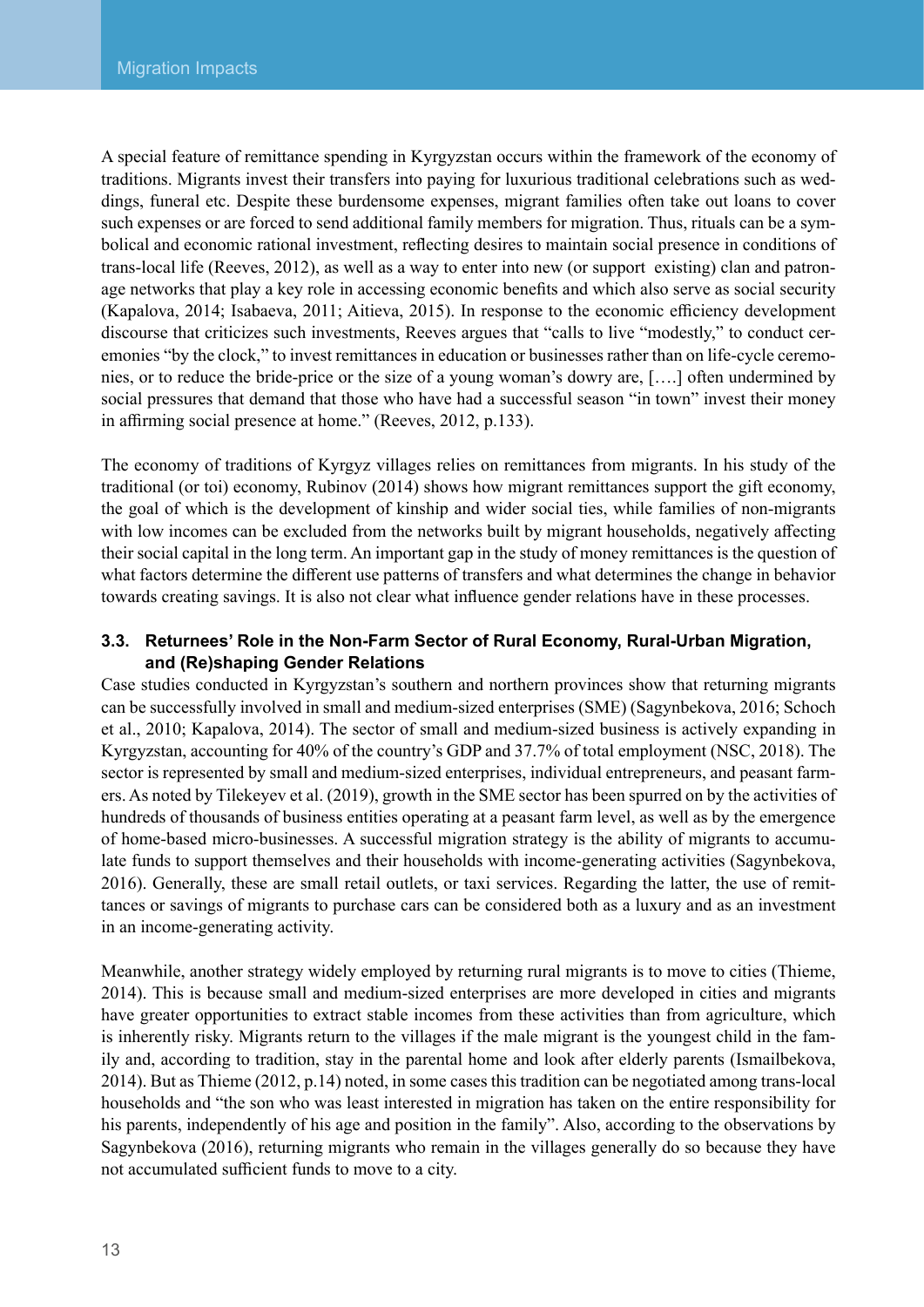<span id="page-14-0"></span>The social and cultural stresses experienced by returning migrants remain poorly studied. Psychological stress and health issues are the main difficulties experienced by returning migrants. Available data draw attention to the gender specificity of this matter. Communities stigmatize unmarried female migrants, who are seen as less attractive candidates for marriage (UNFPA, 2016; Reeves, 2011). Additionally, migration can have a positive effect on divorced women via opening economic possibility to separate their household from the extended parental household (UNFPA, 2016; Sagynbekova, 2016).

#### **3.4. Pasture Degradation, Natural Resource Management, and the Migration Nexus**

Migration appears to have an ambivalent effect on natural resources, but has not been thoroughly studied and is difficult to disentangle from other causes. On the one hand, there is an outflow of the population from employment in agriculture due to permanent migration, leading to a decrease in the load on arable land (Atamanov, A., & Van den Berg, M. 2012a). The other hand, the impact of migration on pastures remains controversial (Schoch et al., 2010; Shigaeva et al., 2016).

Although researchers point to a link between an increase in livestock numbers and pasture degradation (Schoch et al., 2010), the situation is more complex. Pasture degradation in Kyrgyzstan remains the focus of academic debate, since pasture is the main land resource. Only 12.1% of Kyrgyzstan's territory is arable land, but pastures cover 40% of the country and occupy 85% of the agricultural land structure (NDSOS, 2016). There is strong evidence that pasture degradation is the result of poor governance amid a series of deep and incomplete agricultural reforms (Liechti, 2012; Murzabekov, 2017). An acute problem observed in many regions that send migrants overseas is overgrazing on winter pastures located in close proximity to villages, and the absence of use of distant summer pastures. Often this is the result of a decline in rural infrastructure and also clustering of grazing pressure near streams causing channel degradation and downstream consequences (Allan, Castillo, 2007). The most frequently named contributing factors are dilapidated and destroyed bridges and roads resulting from natural hazards or a lack of finances at local levels, which prevents maintaining infrastructure in good working condition, and poor managment of the local Pasture Committees (Shigaeva et al., 2016).

An equally important aspect, which has only recently surfaced in Kyrgyzstan, is how climate change affects pasture degradation in regions with high labor migration (Kulikov et al., 2016). Thus, it seems problematic to insist on a linear relationship between growth in livestock numbers and pasture degradation, since pasture degradation is the result of a set of interrelated factors, and there is insufficient evidence to suggest that one of them prevails. Additionally, the following question remains: how do migration and the trans-locality of households affect the natural resource management system? Working on the dynamics of natural resource management in border villages of Batken province, Murzakulova & Mestre (2016) found that community-based natural resource management institutions such as pasture committees (PCs) and water user associations (WUAs) function sporadically when a migrant, usually playing the role of chairman of such an association, returns to the village. Thus, community-based natural resource management institutions play the role of organizations on demand and experience a "brain drain" from regions with a high outflow of the local population to migration.

#### **3.5. Changing Gender and Generational Roles**

Migration appears to have an ambivalent effect on gender norms and generational roles in communities. Social anthropologists note that labor migration is extremely important for articulating the social norms of masculinity and femininity in a patriarchal society (Ismailbekova, 2014; Reeves, 2011; Aitieva, 2015). It is expressed through the fact that migrants, as 'real men', must take care of the material well-being of their family and provide material support to their parents, and migrant wives 'must' be the guardians of the family wellbeing by staying at home. But as these studies show, migration has an ambivalent effect on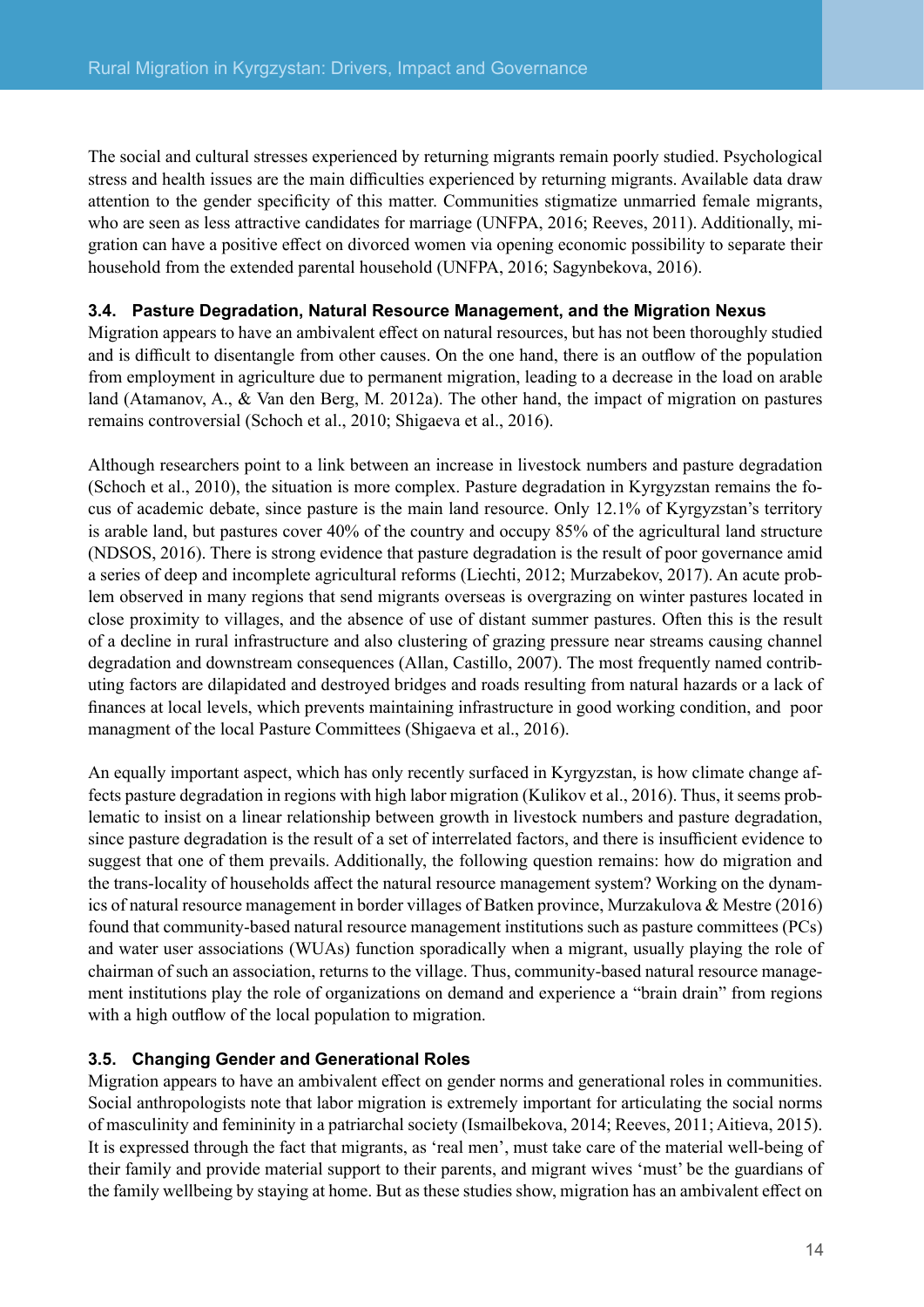the patriarchal gender order: by supporting this system migration also transforms norms. Reeves (2011), using the case of male labor migration from Sokh (an Uzbek enclave in Kyrgyzstan), shows that the clash between local gender norms, which require women to stay at home, and the economic reality, which requires economic activity from women, contributes to a transformation of patriarchal gender norms. Norms regarding the understanding of femininity and female ethics in rural areas are rapidly changing. The wives of male migrants can practice greater mobility outside their community, start earning money outside their homes, and engage in social public activities. At the same time, however, the young wives of migrants who do not have children are subjected to greater control by the relatives of their husbands, and their mobility within the community is limited as it is only possible if accompanied by a relative of their husband (Reeves, 2012). Although the context of Sokh is specific due to the isolation of this community, based on field visits it is largely applicable to similar places in the Batken region.

Ismailbekova (2014) describes the diversity of roles that young wives of migrants can play in their husband's family, depending on what position their spouse occupies in the family hierarchy. In this ethnographic study of migrant families, Ismailbekova showed that the wives of elder sons can occupy a central position in kinship and clan networks to enjoy honor despite their young age. In this regard, the husband's social position can allow a young wife to challenge generational hierarchies. However, if the husband is the youngest child in the family, the main burden of managing the household and caring for his parents rests entirely on the shoulders of his young wife (Ismailbekova, 2014).

In a study of female labor migration, Thieme (2008) notes that in addition to economic determinants, labor migration is a strategy to avoid forced marriage (alakachuu)<sup> $11$ </sup> for rural girls and women aged 16–25. This is confirmed by the data of the study "Gender in the perception of society" conducted by UN-Women in 2016<sup>12</sup>. At the same time, for middle-aged women (40-50 years old), external labor migration was accompanied by an acute marginalization of their social status. As a rule, middle-aged women received their education during the Soviet period and are trained engineers, teachers, and doctors, but due to the sharp decline of the income of their households, they were forced to work abroad, becoming janitors, dishwashers, or sellers at markets (Thieme, 2008). Despite the fact that some female labor migrants now have the status of chief bread-winner for their family, and the fact that these changes were widely accepted by the patriarchal society, it did not lead to a revision of their role within the family, or to negotiations on equal rights within migrant households (Thieme, 2008; Isabaeva, 2011; Kikuta, 2016).

Traditionally, parents cover the wedding expenses of their sons and the costs of their housing. However, young migrants of marriageable age virtually always bear these costs themselves. Nevertheless, this does not guarantee them the freedom to choose their bride, the list of wedding guests, or the event venue. As a rule, the financial independence of both male and female migrants does not equate to the redistribution of power or transformation of generational hierarchies in trans-local households, and these households continue to be structured according to patriarchal norms (Ismailbekova, 2014; Reeves, 2011; Aitieva, 2015).

Although the role of the older generation (grandparents) in trans-local households has been widely documented in the grey literature, academic research into this area is lacking. It is clear that the migration of one or both parents puts a strain on the older generation, which takes responsibility for the grandchildren (Thieme, 2014; Isabaeva, 2011; Kikuta, 2016).

<sup>11</sup> For more information on this topic, see Kleinbach, R., & Salimjanova, L. (2007). Kyz ala kachuu and adat: non-consensual bride kidnapping and tradition in Kyrgyzstan. Central Asian Survey, 26(2), 217-233.

<sup>12</sup> Qualitative data from this study are available upon request.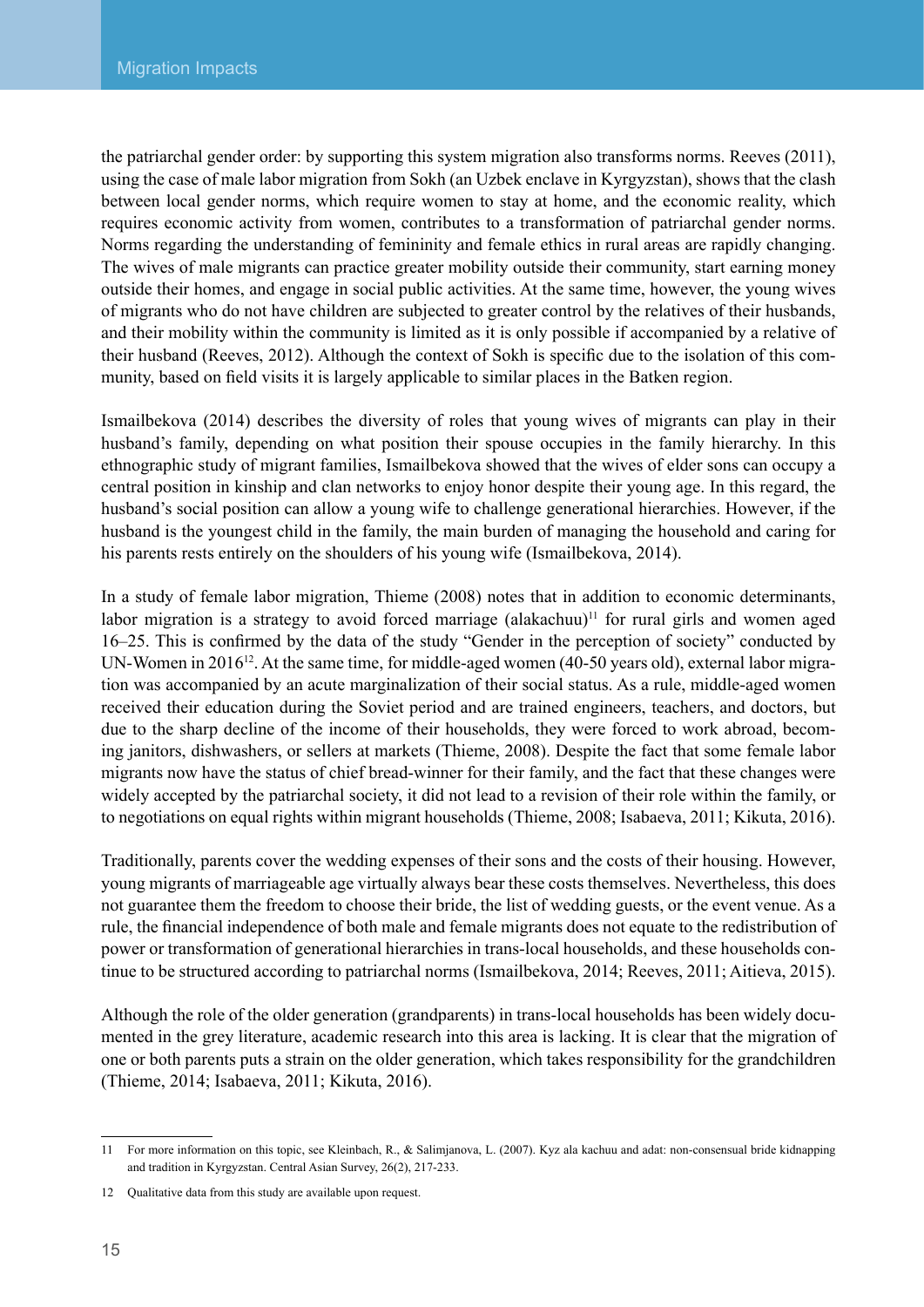#### <span id="page-16-0"></span>**3.6. Changing Inequalities**

As a result of land reform in Kyrgyzstan, almost every adult household member received an allotment of land and property during the privatization period. In this regard, inequality based on land ownership should not be an important variable for a country study, but rather the size of the land owned. There is a substantial difference between regions. In the south Kyrgyzstan, the size of arable land per capita is three times less than that in the north (Atamanov & van den Berg, 2012b, p.621).

Various sources agree that money transfers reduce absolute poverty in the country (Eurasian Development Bank, 2015; Murodova, 2018). Despite this, the direct correlation between the reduction of poverty in Kyrgyzstan due to the direct impact of remittances should be treated with caution (see section on Migration and Management: Remittances and the EAEU Migration Regime). Clearly, decreases in poverty during the past 25 years (see Appendix 1) is occurring against a background of stable growth in remittances. However, no studies were available on the impact of transfers on relative poverty in the country, an indicator that could give a more detailed picture of the relationship among migration, remittances, and inequality in Kyrgyzstan.

At the same time, the impact of migration on inequality extends beyond remittances. For example, the social effects of migration can translate into negative impacts on human capital of certain household members and lead to a subsequent inequality of opportunities for these individuals. As shown in the NOODU study, children with both two parents in migration have significantly lower academic scores than those who have at least one parent at home (NOODU, 2017). A 2016 FIDH study report noted: "Children left in Kyrgyzstan tend to have more responsibilities in the households in which they live. For example, they often assume the responsibilities of the elderly, if the elderly are no longer capable. They also do agricultural work. As a result, children often skip school, especially during the spring and fall agricultural seasons" (FIDH, 2016, p. 50).

## **4. Migration Governance and Policy**

#### **4.1. National Legislation:**

The first wave of legislative activity affecting Kyrgyzstan migration policy, characterized by reforms made from 2000 to 2013, included the development of fundamental legal regulation of the migration processes and initiated with the adoption of the "Concept of State Demographic and Migration Policy" in 2000. Four years later, against the backdrop of increasing migration to Russia, the "Concept of the Migration Policy of the Kyrgyz Republic until 2010" was adopted. The main message conveyed by this Concept was that the government considered labor migration capable of solving the problems of the domestic labor market and labor excess through foreign markets (Government Conception, 2004). The subsequent Law on External Labor Migration was adopted in 2009, and the Program for the Promotion of Employment and Regulation of Internal and External Labor Migration until 2020 (Programma, 2013) focused on the need for professional training for migrants and improving the educational system at all levels to achieve this.

The subsequent wave of legislative activity focused on the Kyrgyz diasporas: The Law on the Basics of State Policy for the Support of Compatriots Abroad was adopted in 2013 and the Council for Relations with Compatriots under the Government was established in 2015. In 2018, the Mekenim Pilot Program for Supporting Migrant Workers and Their Families for 2019-2020 was submitted to the Parliament for consideration. According to the program, compatriots holding the citizenship of another country would be able to stay in Kyrgyzstan without a visa or registration and have the right to purchase real estate.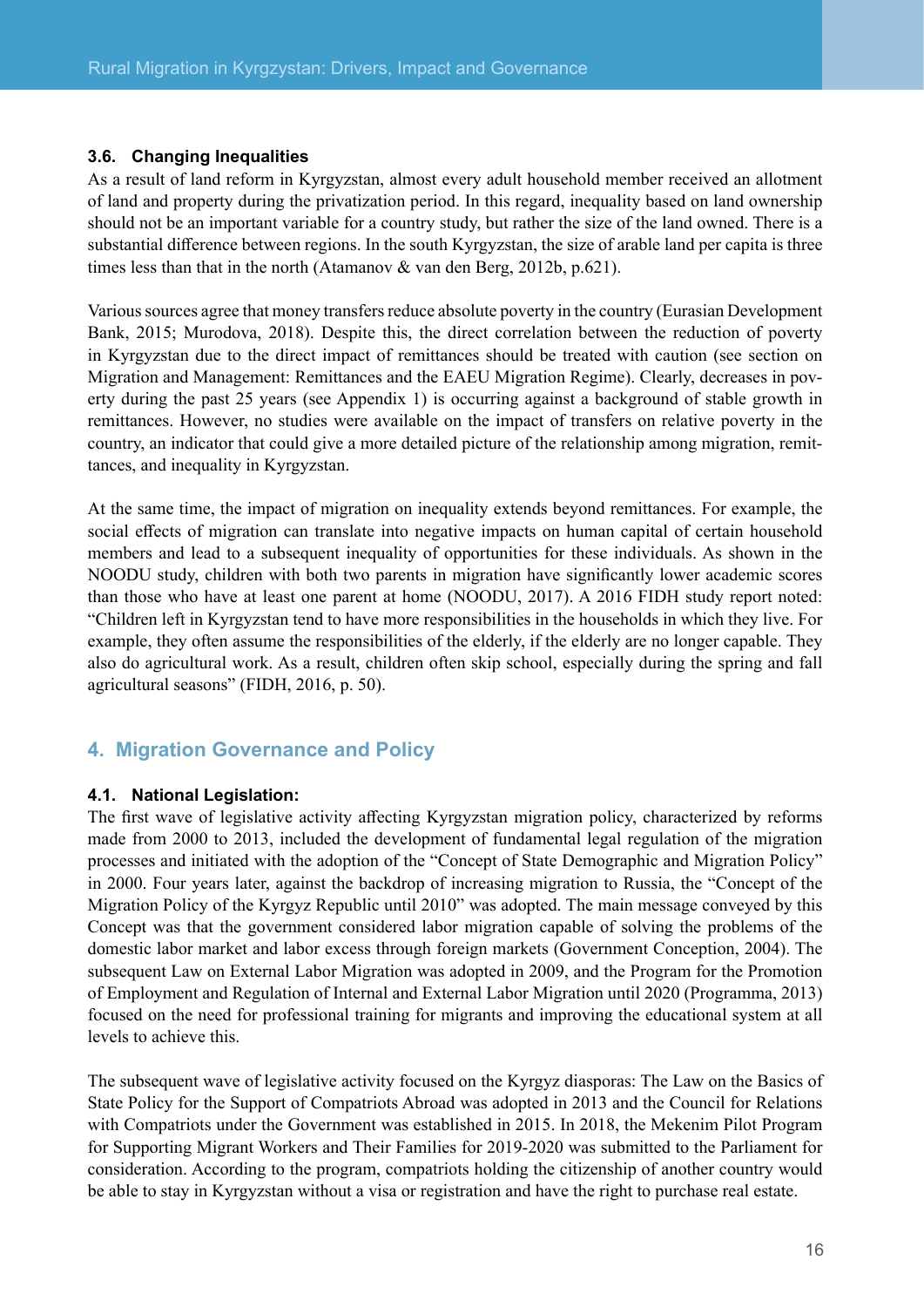Government with support from IOM established two consultation platforms: the first for promoting Policy related to diaspora – the Council for Relations with Compatriots Abroad under the Government in 2015. The second the Coordination Council on Migration Issues under the Government in 2016. The Council's task is to coordinate the activities of State organs, and social and international organizations, and to prepare policy recommendations relating to migration.

The discussion of the new Concept for migration policy, designed to regulate migration until 2040, has been taking place since 2016. According to the draft document, the government continues to consider foreign labor markets as an opportunity to solve the problem of labor excess in Kyrgyzstan. The Concept draft prioritizes the diversification of migration flow, the protection of the rights of migrants in host countries and the promotion of their legal employment, the development of a cluster economy, and the growth of the urban population. Immigration policy aimed at kayrilmans, ethnic Kyrgyz, who have settled or want to settle in Kyrgyzstan, remains unchanged and retains simplified citizenship and social benefits for this group.

An important advance for migration policy, as demonstrated in the National Development Strategy of Kyrgyzstan for 2018-2040 years, is the call for maintaining the ethno-cultural identity of migrant workers and facilitating the process of voluntary re/settlement of ethnic Kyrgyz people in the Kyrgyz Republic (Strategiya, 2018). Although, as before, the topic of migration not considered as part of economic policy, it should be noted that for the first time it has been articulated in the context of the development of "diasporal culture", while previous country development documents had generally ignored the topic of migration altogether.

In 2017, the government adopted two documents aimed at stimulating regional development and agriculture, which were linked to the migration processes occurring in the country: The Concept of Regional Policy for the period 2018-2022 and the State Program for Irrigation Development of the Kyrgyz Republic for 2017-2026. The Concept document assumes the development of processing enterprises in order to reduce unemployment and, as a result, reduce migration from the southern provinces, with a special focus on Batken province (Government Conception, 2017). The Program document states that the development of irrigation infrastructure is a solution for local food security issues caused by migration from rural areas, and a tool to alleviate poverty (Programma, 2017).

An important step towards improving coordination among government bodies and statistical records of migration processes in Kyrgyzstan was the introduction of the Unified System of Registration for External Migration in 2017. Before that, migration statistics were based on data from host countries, and scattered data from public institutions in Kyrgyzstan and the National Statistical Committee. However, the new system is coordinated by the State Security Committee, and its data are not publicly available and, as such, it is not possible to use these data for research purposes or to evaluate their quality. The issue of registration of internal migration remains unresolved and there are sparse reliable data on the structure of internal movements, the age of internal migrants, ethnic demographics, or the spatial features of migration.

Between 2013 and 2019, urgent requests were made by experts for the government to adopt a new migration concept<sup>13</sup> (the previous concept had been designed for the period until 2010). The main criticism

<sup>13</sup> For example, see the Report of the National Institute for Strategic Studies Development of the Concept of migration policy of Kyrgyzstan. Available at: [https://www.auca.kg/uploads/Migration\\_Database/Publications/18\\_migrac\\_report.pdf;](https://www.auca.kg/uploads/Migration_Database/Publications/18_migrac_report.pdf) and expert opinion by Anar Musabaeva " The concepts of migration policy in Kyrgyzstan: are they changing?" Available at: [https://cabar.asia/ru/kontseptsii-migratsionnoj-politiki-v](https://cabar.asia/ru/kontseptsii-migratsionnoj-politiki-v-kyrgyzstane-menyayutsya-li-oni/)[kyrgyzstane-menyayutsya-li-oni/](https://cabar.asia/ru/kontseptsii-migratsionnoj-politiki-v-kyrgyzstane-menyayutsya-li-oni/)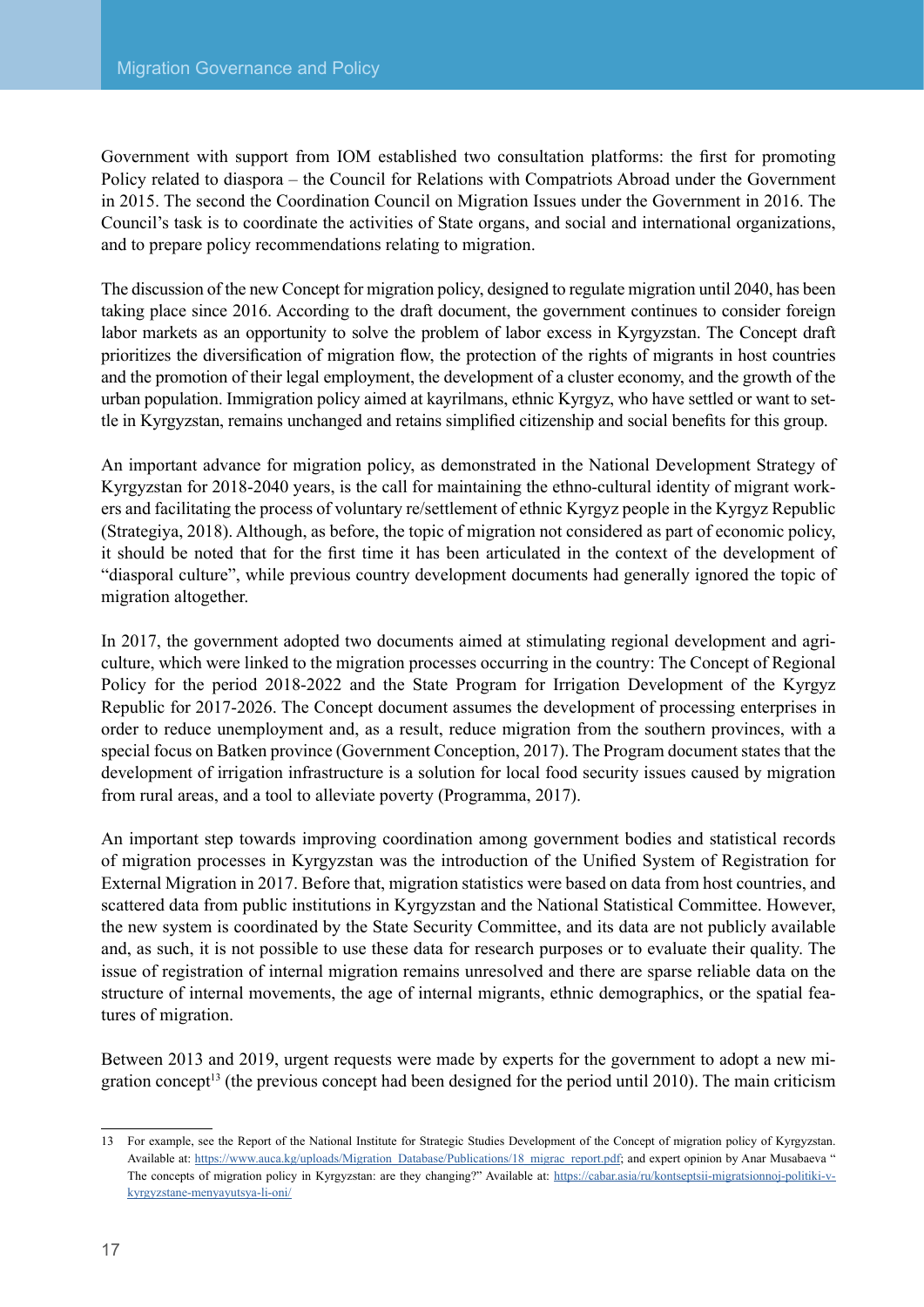<span id="page-18-0"></span>of the approach was that migration policy continued to be emphasized by the Government in utilitarian tones, such as how to use monetary remittances for investment purposes, and in ideological tones that focused on strengthening ties with diasporas. The social consequences of migration, weak economic growth, and a drop in human development index scores were not recognized as part of the same process. In general, it can be concluded that the legislative initiatives discussed previously, retrospectively accompanied migration processes and did not provide mechanisms for managing these processes. The first attempts to link migration policy with rural development were made in 2017, although migration policy is still not considered in the context of the country's economic, social, and demographic context and dynamics.

#### **4.2. Bilateral Agreements and Regional Initiatives to Control Migration Processes:**

The focus of bilateral agreements is on protecting the rights of migrants in the host country and providing them with social services. Kyrgyzstan has a number of bilateral agreements with Russia, Kazakhstan, and Tajikistan14 on the protection of the rights of labor migrants and their families. Currently, the government is working on a bilateral agreement with Russia on the organized recruitment of Kyrgyzstani citizens for temporary work. There are also Memorandums with South Korea and Japan.

Kyrgyzstan has joined the Almaty Process, which is a regional consultative process for the protection of refugees and international migrants in Central Asia. This platform aims at improving regional cooperation and coordination on mixed migration and refugee protection. 15

The migration policy of Russian Federation has major influences on migration processes in Kyrgyzstan, as well as in most former Soviet countries. The migration corridor between Russia and former Soviet countries ranks second worldwide to the migration between the United States and Latin America (Ryazantsev et al., 2017). A program for the voluntary resettlement of compatriots (ethnic Russians) has been running in Russia since 2006, but it has not been very effective and only 800,000 people have received citizenship under the program from a total of 25 million of the possible beneficiaries<sup>16</sup>. The acute problem of depopulation in Russia is addressed within the new State Concept of Migration Policy until 2025, which was adopted in 2018. Although the previous concept (adopted in 2012) was also designed to be in force until 2025, the severity of the problem required more rapid solutions and approaches. The new Concept explicitly states that migration is a source of replenishment of Russia's population (Ukaz, 2018, p. 15). Russian migration policy aims to create conditions for attracting more qualified migrants from former Soviet countries, providing a facilitated regime of Russian citizenship and social support.

The factors attracting migrants from Kyrgyzstan to Russia remain the same: lack of employment in Kyrgyzstan, agricultural changes, the desire to make incomes more sustainable through their diversification, low cost of migration to Russia compare to EU, Gulf countries, USA or South Korea. Furthermore, the fact that Russia has declared education, healthcare, and agriculture specialists as priority professions for employment in Russia will continue to have a major influence on the decision of these specialists to leave their own countries for employment in Russia.

In 2015, Kyrgyzstan joined the Eurasian Economic Union (EAEU), members which include Russia,

<sup>14</sup> There is active seasonal migration in the border areas between Kyrgyzstan (Batken province) and Tajikistan (Sughd province) in which mostly Kyrgyz farmers hire Tajik migrants for agricultural work. Seasonal migration was also widespread in the border areas between Kyrgyzstan and Uzbekistan, but the militarization of the border has since led to a break in this practice. For further details see Murzakulova & Mestre (2018).

<sup>15</sup> More details about the Almaty process can be found on the official website: <https://unhcr.kz/rus/almatyprocess/>

<sup>16</sup> For more details of the discussion see: <https://www.kommersant.ru/doc/4031954>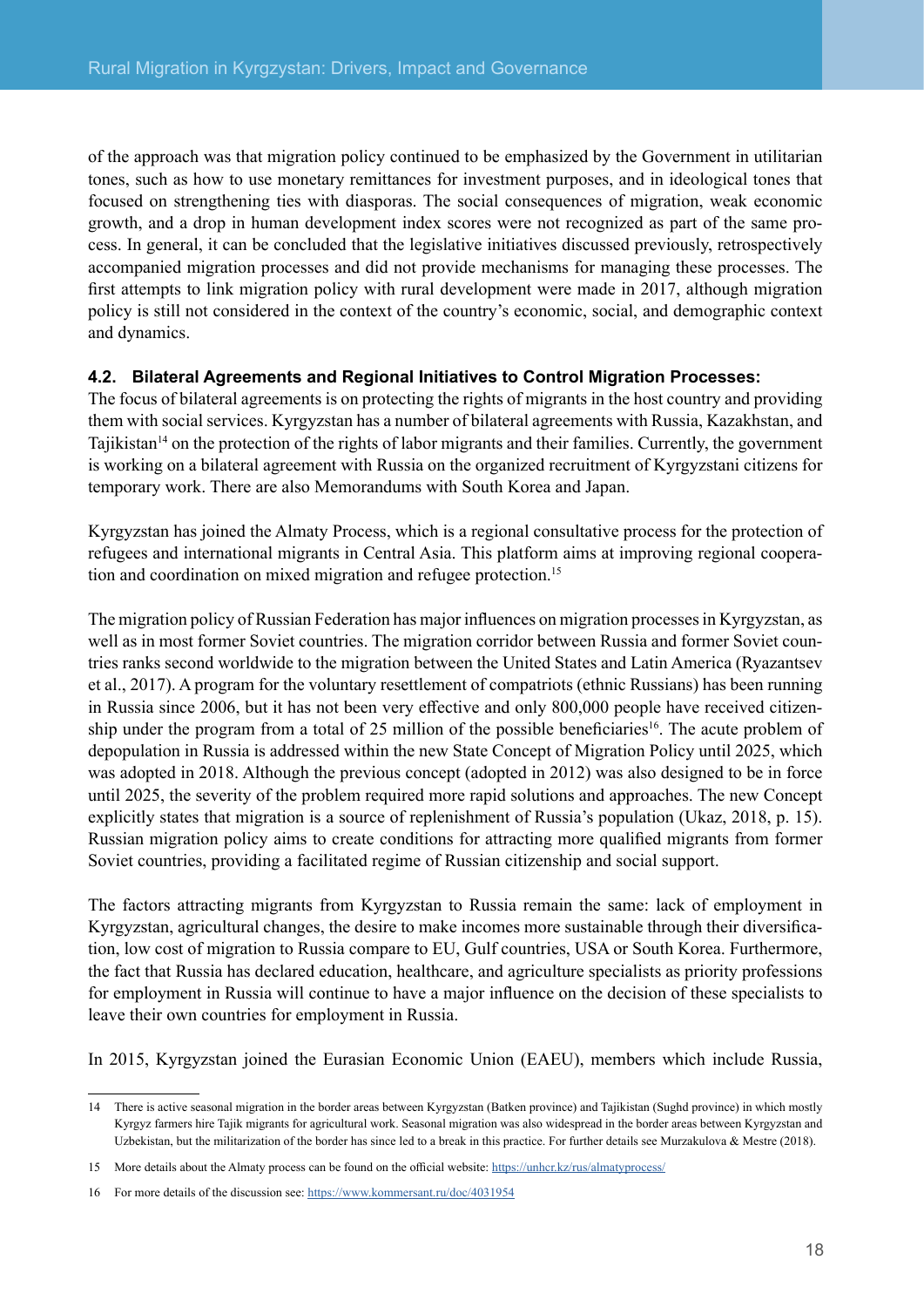<span id="page-19-0"></span>Belarus, Kazakhstan, and Armenia. Membership in the EAEU grants the following rights to Kyrgyz migrants as citizens of the union: (1) in member countries they can be hired outside the quotas established for foreign citizens; (2) they do not need to obtain a work permit; (3) a migrant worker and his/ her family members are exempted from registration within 30 days from the date of entry if they have an employment contract; (4) documents on education issued by educational institutions of Kyrgyzstan are recognized without additional procedures, with the exception of documents on education for teaching, law, medical and pharmaceutical activities; and (5) the employee tenure is counted in the overall employee tenure for social security purposes, except for pensions, in accordance with the legislation of the country of employment.

Pension provision remains a topic of hot discussion within the EAEU, since each member country has a different pension system. Member governments continue to search for a compromise to create an integrated pension system.

One of the important provisions of the EAEU is social guarantees for migrant families, under which, children of migrants have the right to attend preschool and to receive education in accordance with the legislation of the host country. EAEU Member States also provide workers and their family members with the right to receive free emergency medical care, the same as member state citizens, regardless of whether a certificate of medical insurance is presented.

Although joining the EAEU has not brought significant economic benefits to Kyrgyzstan, for migrant workers, EAEU membership has greatly facilitated their stay in Russia and given them a competitive advantage when compared to migrants from Tajikistan and Uzbekistan. However, despite these advantages, there is no movement of labor migrants from low-paid areas of employment (Sagynbekova, 2017a) and invisible labor market barriers remain (Ulanova, 2017; Nasritdinov & Kozhoeva, 2017).

#### **4.3. The Impact of the Regulation of International Migration on Livelihoods in Sending Regions**

The issue of the impact of migration policy on monetary remittances has interesting dimensions. Remittances to Kyrgyzstan had been growing steadily during 2011-2013 of a strict migration policy in Russia. For example, in 2012, to obtain a work permit, migrants needed to pass tests in Russian language and culture, purchase an expensive work permit, and register with local authorities within seven days (prior to 2011 the deadline for registration was even shorter: 3 days). Remittances continued to grow when Russia's migration policy towards migrants from Kyrgyzstan became less strict following Kyrgyzstan's entry into the Eurasian Economic Union in 2015 (Table 2). While the question of the correlation between the growth and/or decline of remittances and changes in migration regimes of host countries remains unresolved in the literature, the negative impact on the volume of remittances is widely supported during the international economic crisis of 2008 and the currency crisis in Russia in 2014 (Lukashova & Makenbaeva, 2009; Smith & Swain, 2010; Sagynbekova, 2017b; Mogilevski et al., 2018).

Kyrgyzstan's entry into the EAEU took place against the backdrop of the currency crisis in Russia caused by the sanctions imposed by Western countries following the conflict in Ukraine. The Russian Ruble lost about 40% of its value in 2014<sup>17</sup>, leading to a sharp devaluation of the earnings of labor migrants. The situation particularly impacted migrants employed in low-paid sectors, where the majority of labor migrants from Kyrgyzstan were working (Beishenaly et al., 2013). A study by Sagynbaeva (2017b) in

<sup>17</sup> More details about currency crisis in Russia: [https://www.forbes.ru/mneniya-column/makroekonomika/309219-devalvatsiya-2014-kakim-mog](https://www.forbes.ru/mneniya-column/makroekonomika/309219-devalvatsiya-2014-kakim-mog-byt-mekhanizm-padeniya-rublya)[byt-mekhanizm-padeniya-rublya](https://www.forbes.ru/mneniya-column/makroekonomika/309219-devalvatsiya-2014-kakim-mog-byt-mekhanizm-padeniya-rublya)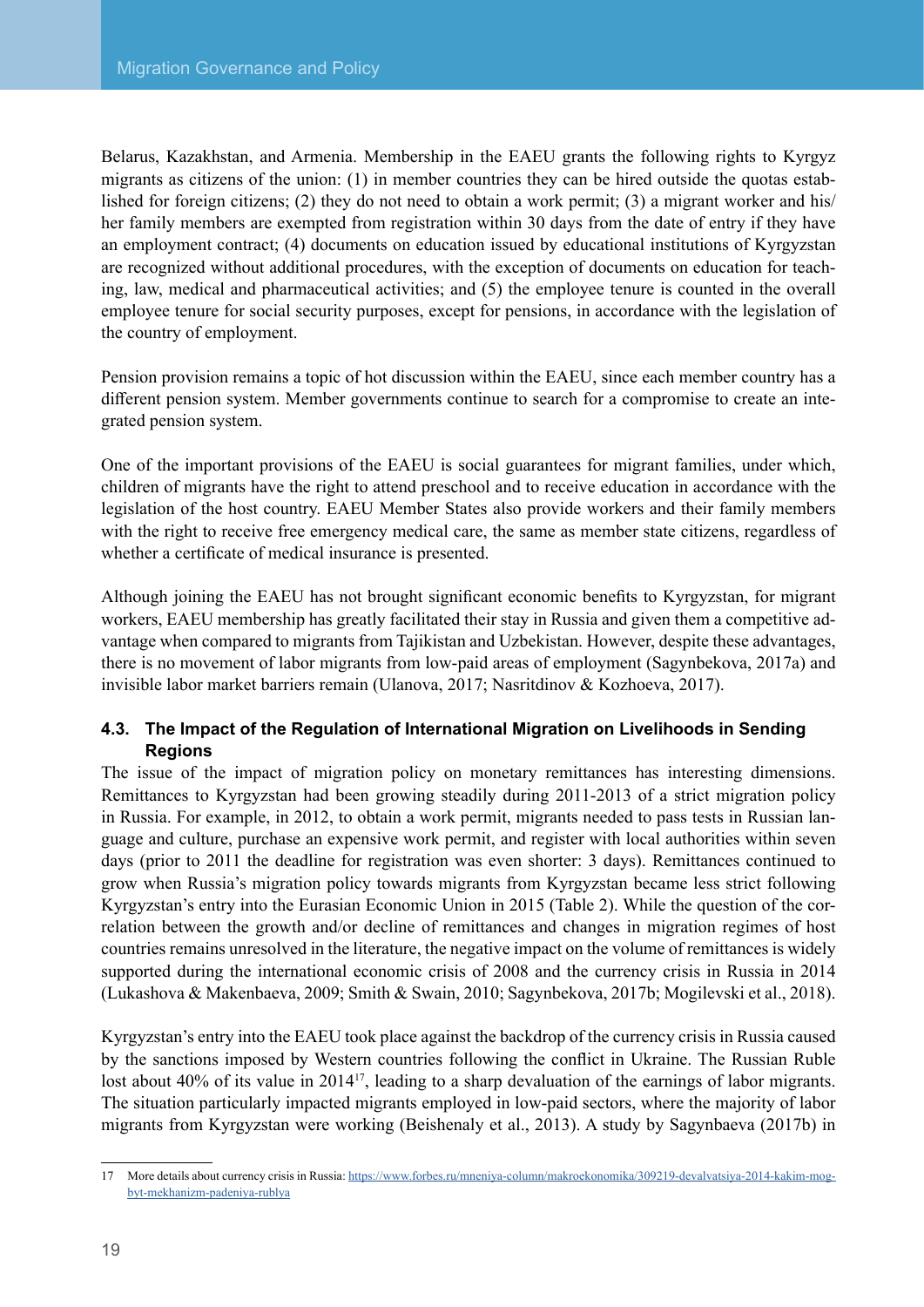Moscow and the Moscow Region in 2016 showed how the devaluation of the Ruble caused Kyrgyz labor migrants to develop several adaptation strategies. A majority of the study participants significantly reduced their expenses and stopped sending remittances home, and very few decided to return to their homeland. During that period, the volume of remittances to Kyrgyzstan fell from 30.3% of GDP in 2014 to 25.7% in 2015 (World Bank, 2019). At the same time, it is important to keep in mind that this fall was also due to the fact that in the wake of the fight against illegal migration in 2014-2015, Russia introduced a so-called 'black list' of migrants. Migrants violating the rules of stay in Russia were detained, deported, and banned from re-entering Russia. The duration of the re-entry ban varied depending on the type of offense. In 2015, 180,000 citizens of Kyrgyzstan were blacklisted; in 2017, 110,000; in 2018, 77,00018; and, as of 1 January 2019, the number stood at 51,000 (IOM, 2018).

The economic crisis in Russia, as well as the introduction of a ban on re-entry of blacklisted migrants negatively affected households in regions with high poverty levels: Batken, Jalal-Abad, Osh and Naryn (IOM, 2017). Studies have documented the negative social impacts of these processes on migrant-sending communities in 2014-2015. Households in which adult family members were blacklisted tended to send minors (the household children) to Russia (Omurkulova-Ozerska & Kiyizbaeva, 2018). No detailed studies or analyses of these processes in sending communities are available, most likely because the situation changed dramatically one year later.

The Kyrgyzstan entry into the EAEU in 2015 mitigated the consequences of the Russian economic crisis and of Russia's migrant 'black list'. The extension of registration of migrants from 5 to 30 days, the abolition of work permits for citizens of EAEU member states, and the consistent removal of migrants from Kyrgyzstan from the 'black list' contributed to the next influx of migrants (Nasritdinov & Kozhoeva, 2017). In January 2014, 560,000 citizens of Kyrgyzstan were registered in Russia. By January 2015 this number decreased to 502,000, a decline of about 10%, but in February 2016 (after Kyrgyzstan's entry into the EAEU) the number had risen to 550,000 (Sagynbekova, 2017b).

It is important to note that the impacts of Kyrgyzstan joining the EAEU was, for both rural residents and Kyrgyzstan's economy, not limited only to the change of Russia's migration regime, but also the subsequent influence on remittances. An important nuance in discussions around money transfers is that these transfers include income from trade business between Kyrgyz and Russian individual entrepreneurs who specialize on informal re-export of Chinese goods<sup>19</sup> - i.e. income from non-migrants. As a result, in 2018 Russia imposed a ban on money transfers above 100,000 rubles (approx. USD 1,500) to a number of countries, including Kyrgyzstan.

The informal re-export of Chinese goods was an important part of Kyrgyzstan's economy not only in terms of the volume of remittances, but also in terms of the labor market within Kyrgyzstan. The wholesale markets of Chinese goods in the Dordoi and Madina markets employ more than 40,000 people, and a significant number of these have jobs due to the multiplier effect that these markets produce (Nasritdinov & Kozhoeva, 2017). Joining the EAEU has significantly reduced this economic niche, as customs tariffs on imports from China have increased, and Kyrgyzstan is gradually losing its advantage over Kazakhstan as a transit country between China and the Central Asian and Russian markets (Mogilevskii, 2012). No data were available to better understand how many people have left this niche, and how the reduction

<sup>18</sup> The numbers are taken from: The figure of the day. 77,000 Kyrgyz remain on the black list of the FMS of Russia. Available at: [https://kaktus.](https://kaktus.media/doc/371544_cifra_dnia._77_tysiach_kyrgyzstancev_ostautsia_v_chernom_spiske_fms_rossii.html) [media/doc/371544\\_cifra\\_dnia.\\_77\\_tysiach\\_kyrgyzstancev\\_ostautsia\\_v\\_chernom\\_spiske\\_fms\\_rossii.html](https://kaktus.media/doc/371544_cifra_dnia._77_tysiach_kyrgyzstancev_ostautsia_v_chernom_spiske_fms_rossii.html). Accessed 9 September 2019.

<sup>19</sup> Informal re-export of Chinese goods is an important part of Kyrgyzstan's economy. According to some research it amounted to 3.3 billion US dollars in 2011. For more details see Mogilevskii et al., 2018.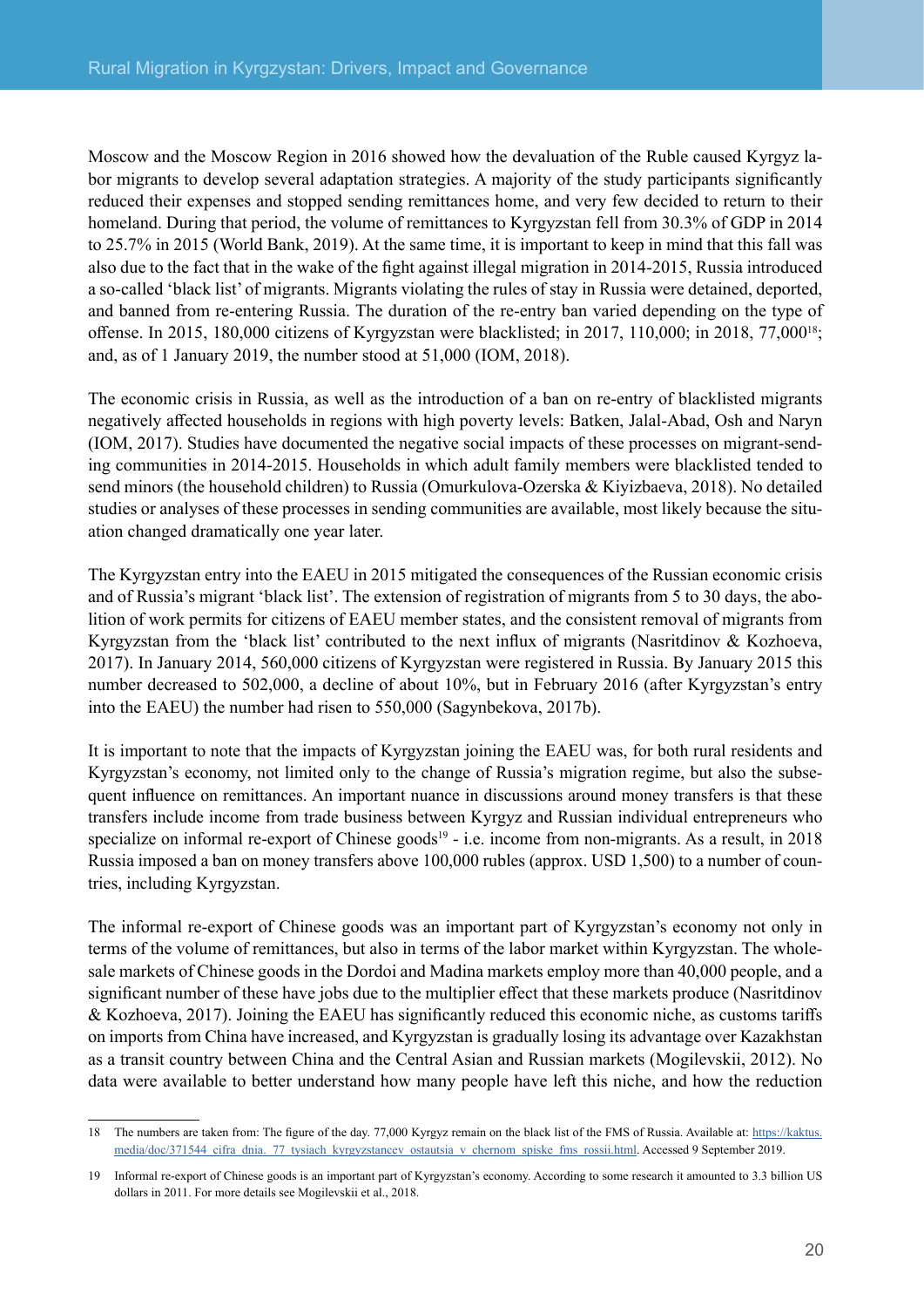<span id="page-21-0"></span>of this niche has influenced the decision around external labor migration and the choice of destination country. Similarly, further research is needed to study the dynamics of the rural economy in the context of a reduction of the informal re-export of Chinese goods. For example, for local residents of the Savai ayil aimak (municipality) in Osh province, which hosts the largest wholesale market of Chinese goods in southern Kyrgyzstan, these changes could affect the structure of income sources, possibly causing a redistribution from nonfarm income to migration and on-farm income.

Migrants adapt to economic and regulatory dynamics in the host country. Of particular research interest is how the economic uncertainty in 2014, following the Russian currency crisis, stimulated interest in new employment sectors and how new players, such as employment agencies, reacted to these shifts.

Recruitment agencies are a relatively new phenomenon in Kyrgyzstan since the bulk of migrants travel to Russia and Kazakhstan without the need for visas and use their kinship or social networks to obtain employment. At the same time, the government is making efforts to diversify destination countries and, with this aim, to regulate the activities of private employment agencies, of which 131 were registered as of August 2019. These agencies are officially accredited and recruit workers to countries such as South Korea (agricultural work, construction), Gulf countries (service sphere), Turkey (services, tourism, trade), Poland, and the Czech Republic (truck drivers, agricultural workers, services)<sup>20</sup>. The program of action of the State Migration Service of the Kyrgyz Republic indicates that the country is in the process of negotiating with Russia on the organised recruitment of Kyrgyzstan's citizens for work in various regions of Russia. However, it is difficult to determine at this stage if such programs will be utilized by labor migrants who traditionally rely on their own social networks in all matters regarding employment and life in Russia. A literature search found no studies focused on the role and effectiveness of recruitment agencies' activities.

#### **4.4. Internal Migration Impacts**

Kyrgyzstan has retained the system of registration, in which citizens are registered at their place of residence as practiced during the Soviet period (Hatcher & Thieme, 2016), but with new economic and political realities, the system became more flexible. Following criticism of the registration system by non-governmental organizations, the process of registration has become easier, the number of documents required for registration has decreased, and the introduction of an electronic registration system is being considered. The latter does not require citizens to be present in the State Registration Service to become registered (Ibraeva & Ablezova, 2016).

Legally, the key problem for the current registration system in Kyrgyzstan is the contradiction between national legislation and the rules of registration. For example, the constitution establishes the right of all citizens to education, while the registration system restricts the rights of internal migrant<sup>21</sup> children to primary education, because school enrolment requires children to be registered in their place of residence (Sanghera & Satybaldieva, 2012). The same practice applies to access to medical services. To receive medical services, one must register at a clinic with a document of registration or temporary registration at the place of residence.

Serious barriers exist preventing internal migrants from registering in rental housing because of provisions in the law on inheritance. This law states that all citizens registered at an address have the right to claim a share of that property within 6 months of the death of the legal owner. Thus, owners are often

<sup>20</sup> The data of the State Migration Service (recruitment agencies section) is available via this link: <http://ssm.gov.kg/>

<sup>21</sup> Rural residents who move to Bishkek or another urban area of Kyrgyzstan for employment.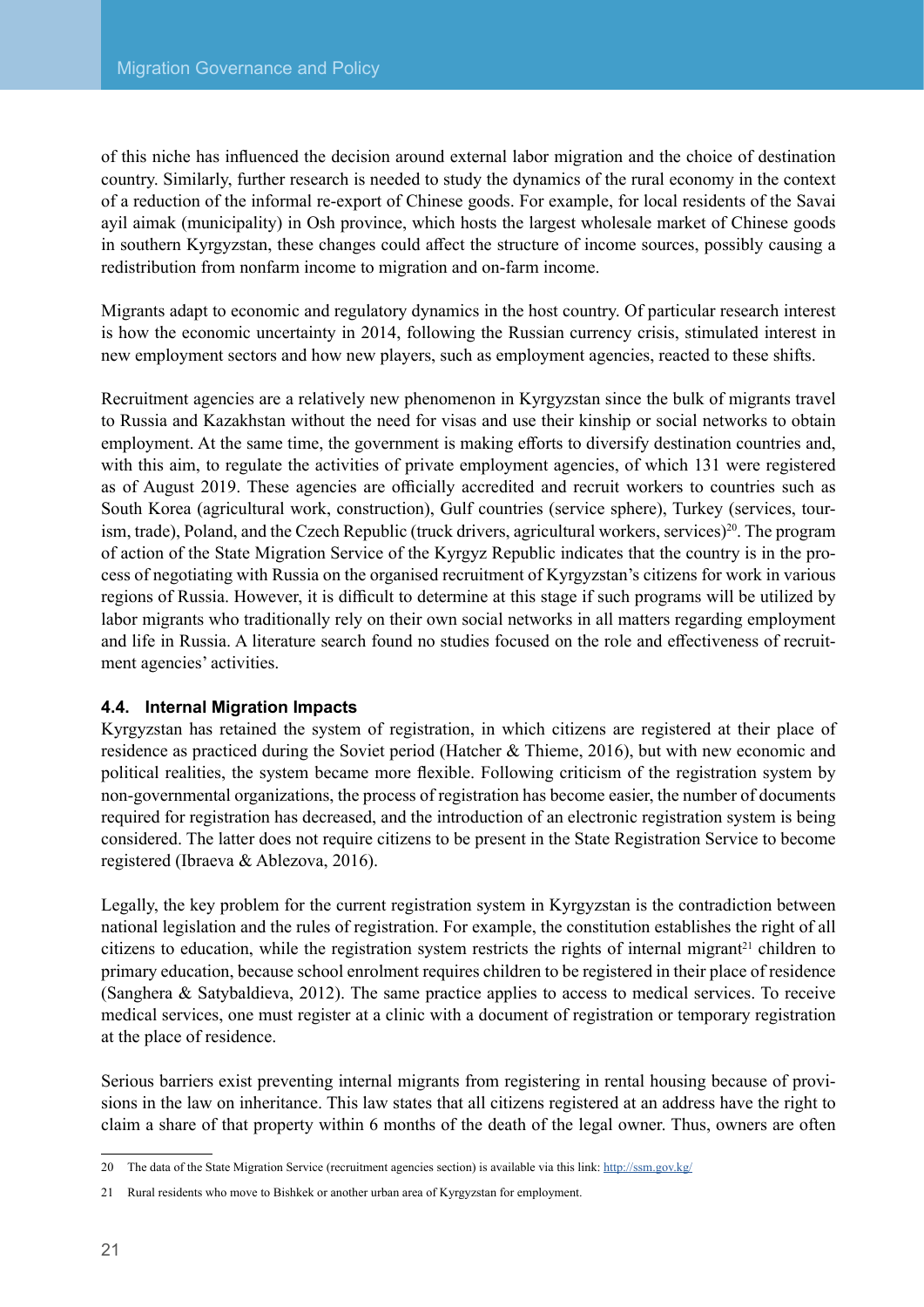<span id="page-22-0"></span>reticent to allow renters to legally register themselves at their location of residence, creating a significant barrier to the registration of internal migrants (Chekirova, 2018). This rule is a significant barrier to the registration of migrants in rented apartments at the place of actual residence.

It should be highlighted that internal migrants are predominantly concentrated in new settlements around Bishkek and to a lesser extent around Osh. Before independence, these areas were agricultural, however, following mass internal migration these lands were periodically subject to unauthorized seizures. In response to the massive seizure of agricultural land, the government introduced a moratorium on the transformation of agricultural land to other types of land in 2009. Nevertheless, the moratorium could not stop the process of unauthorized land seizures. As a result, the first new settlements of internal migrants, such as Ak-Orgo in south of Bishkek, became recognized as an official part of the city, and urban services were extended to the area. For other new illegally settled areas that emerged later, the problem of their unofficial status persists. The Bishkek city administration and neighboring rural municipalities in Chui province refuse to recognize these settlements or accept them in their administrative boundaries. Thus, housing that was built in new settlements on former agricultural lands does not have an official status, and migrants cannot register in their new homes or access social services within these new settlements.

Since the moratorium made it impossible to legally sell agricultural land for individual construction, large landowners used illegal transformation, bypassing the laws, and subdivided their large agricultural plots to sell. This spawned an illegal land market<sup>22</sup>. As a result, dozens of new settlements grew around Bishkek.

As the problems of new illegal settlements grew, the government showed little interest in a solution. Civilian pressure intensified, and residents of several new settlements joined together in the "Transformation" movement, demanding authorities to quickly resolve issues of new settlement legality. As a result, in 2018, the Parliament adopted a law authorizing the transformation of agricultural land into a category of land for individual construction, while maintaining a number of restrictions: the law allows the transformation of lands that had actually been taken out of circulation before the introduction of the 2009 moratorium. Lands with hazards (e.g., toxic burial dumps or high-voltage electric lines) do not fall under the jurisdiction of this law.

Most studies on new settlements and internal migration note the marginal status of internal migrants (Flynn & Kosmarskaya, 2012) and describe in detail the discriminatory practices (Chekirova, 2018; Sanghera & Satybaldieva, 2012; Nasritdinov et al., 2012). Remaining questions include: How did internal migration influence the development of Bishkek? What new social practices and economic niches have supported Bishkek's development? Similarly, there is no research on internal mobility to Osh and cities in Chui province (Kara-Balta, Tokmok, Kant).

### **5. Migration Governance and National Development**

There are no specialized government programs in Kyrgyzstan that support migrant families that are left behind. However, many projects delivered by international and civil society organizations aim at mitigating the social consequences of migration. The Partnership Civil Platform Central Asia in Motion, which

<sup>22</sup> The most revealing example of this can be taken from the Birimdik-Kut new settlement. For more details see Residents of the Birimdik-Kut new settlement demand clarification of the situation with Samakov's land. Available at:<https://rus.azattyk.org/a/27277192.html>; and Residents of the Birimdik Kut new settlement: One hand gives us land, the other hand takes it away. Available at: https://24.kg/obschestvo/20416\_jiteli\_jilmassiva\_birimdik\_kut\_odnoy\_rukoy\_nam\_dayut\_zemli\_drugoy\_\_otnimayut\_/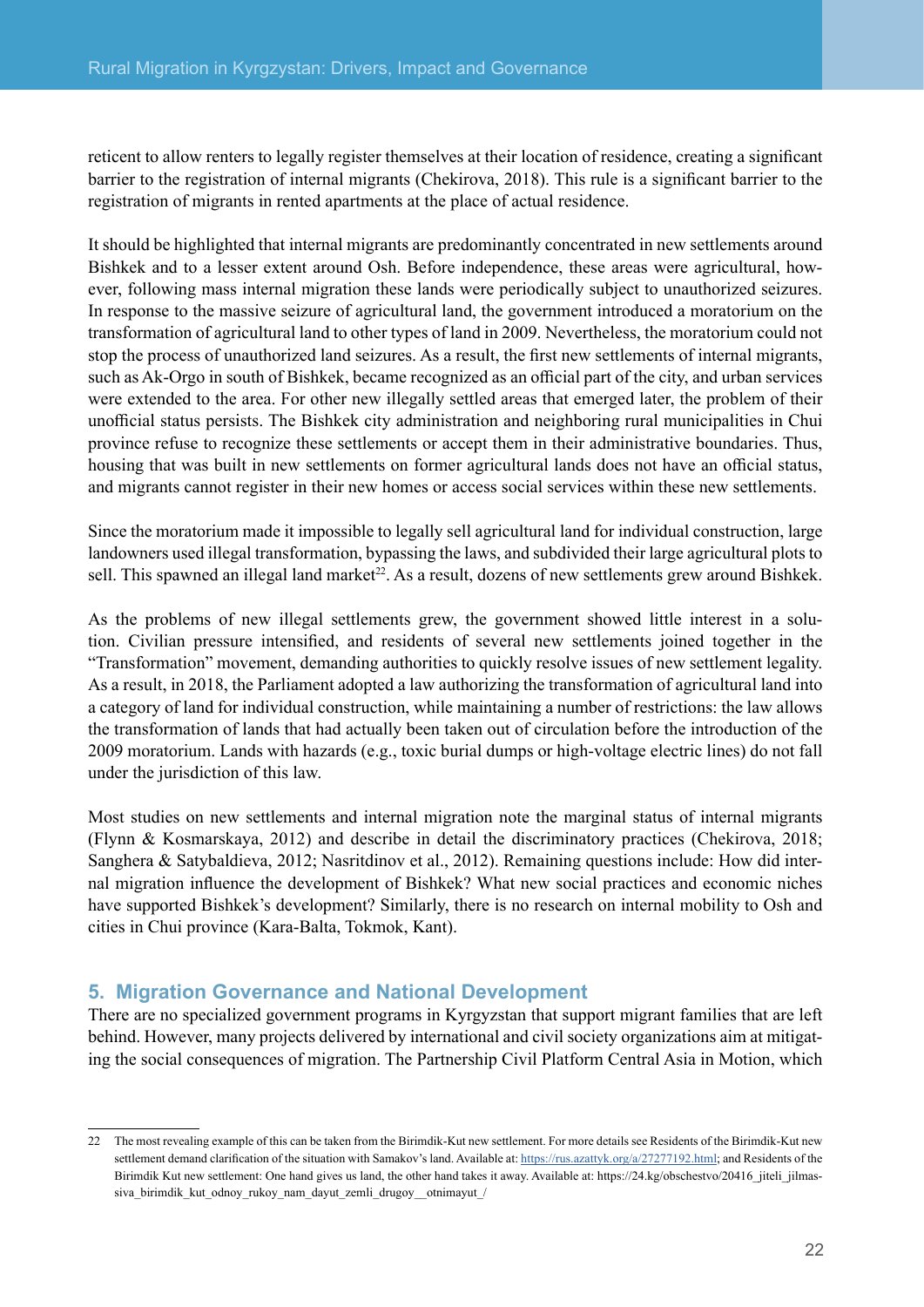<span id="page-23-0"></span>unites more than 30 NGOs in Kyrgyzstan and Tajikistan, has created Small Community Councils<sup>23</sup> at the local level in Kyrgyzstan, which bring together representatives of local authorities, social and medical workers, women's and youth committees, and active local actors. The Council's tasks include identifying migrant families and providing legal support locally, monitoring the situation of migrant workers families in Kyrgyzstan, and building the capacity of potential migrant families through information provision, training, and seminars. In 2012, this group facilitated the creation of the Major Public Council, which aims to promote and protect the rights of residual members of migrant families at the national level.

I found no information that could help analyze the influence or effectiveness of the Major Public Council structure. Perhaps its work is unnoticed due to the local nature of network's activities and remains absent in the reports of international organizations focused on the national picture.

The social structure of Kyrgyz society is represented by an extended family where parents leave their children in the care of their grandparents (Thieme, 2012). However, the emergence of a new type of trans-local migrant families challenges and renegotiates this practice. As noted by Isabaeva (2011), migrant parents are leaving their children for longer periods of time causing increased loads on the elderly. Another study noted increases in agricultural work and increases in family members caring for female of the family that were left behind (Karymshakov & Sulaimanova, 2017).

According to UNICEF, 119,000 children in Kyrgyzstan were left by their migrant parents in the care of relatives or in shelters in 2018 (UNICEF, 2019). In 2014, after a number of cases of violence against these children left by migrants in the care of their relatives, the government introduced the practice of registering the children of migrants as students in schools and created local monitoring groups to prevent child abuse. In 2019, UNICEF issued a statement<sup>24</sup> calling for the adoption of a law on mandatory custody of migrant children, but the government is yet to support this initiative. The adoption of this law is aimed at ensuring that relatives are legally liable for children left behind.

#### **5.1. Skill Development for Migrants**

In 2018, Kyrgyzstan's Ministry of Economy outlined the Mekenim program to help migrants invest money in private business projects in their homeland. The program, which is yet to begin, will provide citizens an opportunity to receive a soft loan of up to 1 million som (14,500\$) for a period of up to 36 months based on the " $1 + 1$ " principle. For each Kyrgyz som from remittances invested by a labor migrant, the program will also put one som into the initiative. Commercial banks will provide the soft loans, while the government will subsidize interest rates. The interest rates that migrants will be able to obtain on loans remains a subject of discussion. The program does not provide special incentives for business projects related to agriculture. Currently, the government is still negotiating with donors to secure the funds necessary to launch and implement the program<sup>25</sup>.

For several years IOM has been implementing projects aimed at improving the professional skills of migrants from Kyrgyzstan. However, the organization has not yet implemented a long-term program focusing on this activity and currently it is difficult to analyze the specific effect of these projects on send-

<sup>23</sup> As of September 2019, 35 small councils have been created. More information about the movement is available on the website: [http://camplat](http://camplatform.org/?page_id=3435)[form.org/?page\\_id=3435](http://camplatform.org/?page_id=3435)

<sup>24</sup> The statement is available at: UNICEF calls for mandatory guardianship for migrant children: [https://www.unicef.org/kyrgyzstan/ru.](https://www.unicef.org/kyrgyzstan/ru) Accessed 10.09.2019.

<sup>25</sup> For more details see: On the need for further cooperation of the Ministry of Economy of the Kyrgyz Republic and the OSCE Program Office in Bishkek. Available at<http://mineconom.gov.kg/ru/post/5879>. Accessed 10.10.2019.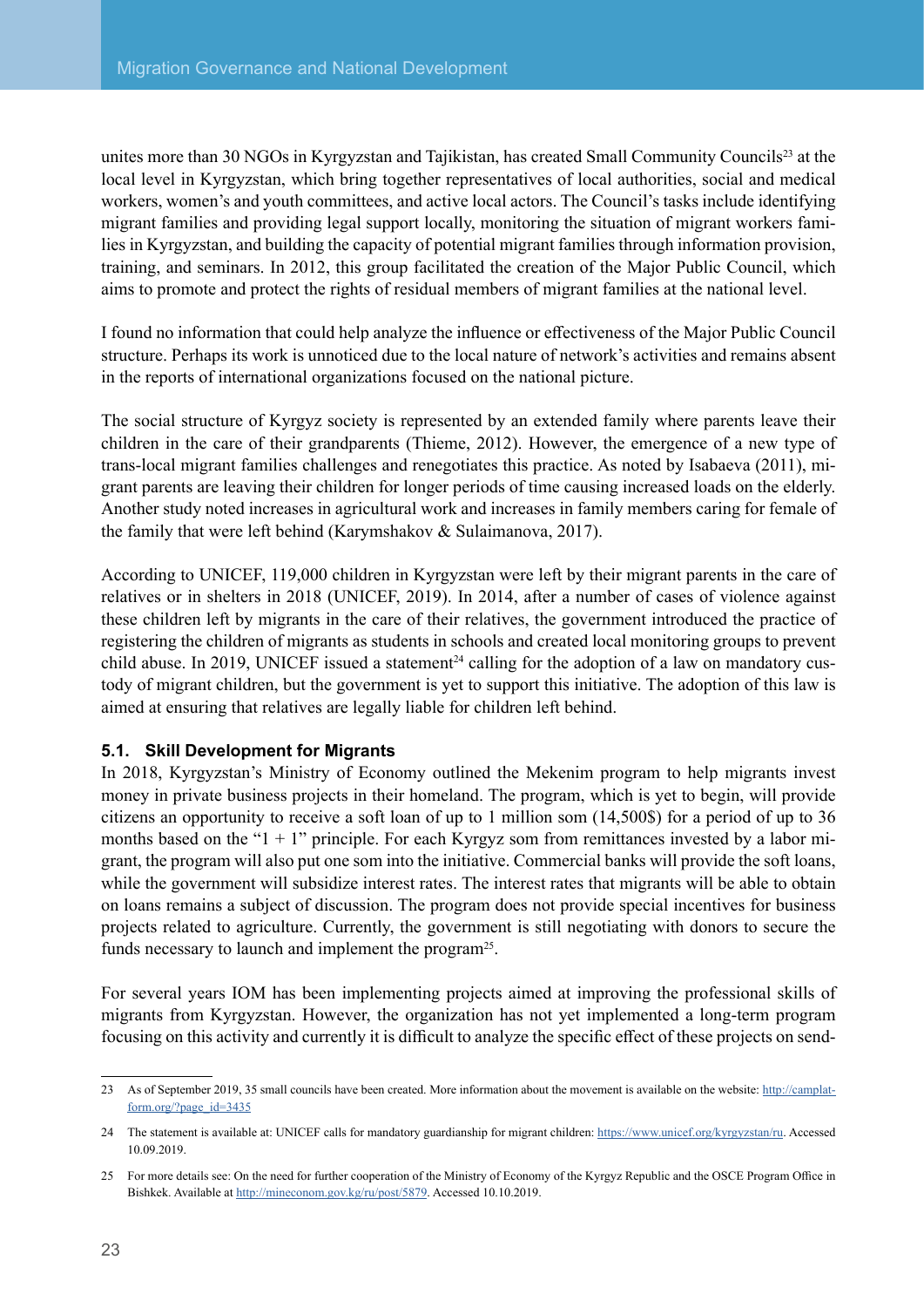<span id="page-24-0"></span>ing communities. In 2019, the Deutsche Gesellschaft für Internationale Zusammenarbeit (GIZ) GmbH (German Society for International Cooperation) launched a pilot project called "Skills for Reintegration", in which migrants<sup>26</sup> were supported to reintegrate into the domestic labor market through self-employment by opening businesses and starting to work because of additional skills acquired through the project's training programs and workshops. According to the new EU strategy in Central Asia, adopted on 17 June 2019, migration is not a priority area of cooperation<sup>27</sup>. In this regard, projects aimed at supporting migrant families or the reintegration of returning migrants will probably experience a decline in future funding.

#### **5.2. Policies Which Seek to Support 'Returnees'**

An important nuance in discussions about returning migrants is the definition of 'returnee'. There are three approaches to determining the category of returnees in Kyrgyzstan. The government has identified ethnic Kyrgyz with foreign citizenship who apply for Kyrgyzstan citizenship as returnees, whose rights are regulated under the Kayrylman program and the Law on Repatriates adopted in 2007. Forty-three thousand ethnic Kyrgyz people received citizenship of Kyrgyzstan under this program, and this number is comprised mainly of people who "returned" to Kyrgyzstan from the neighboring countries of Tajikistan and Uzbekistan. This group is mainly settled in rural areas in Chui, Jalal-Abad and Batken provinces<sup>28</sup>.

Kayrylman status can also be applied to those labor migrants who renounced citizenship of Kyrgyzstan upon obtaining Russian citizenship. About 570,000 Kyrgyzstan citizens received Russian citizenship<sup>29</sup> since independence. This number includes citizens who renounced their citizenship of the Kyrgyz Republic and those who did not renounce it. People could remain dual citizens until 2014 when Russia passed a rule on the mandatory renunciation of previous citizenship under the Law on the Legal Status of Foreign Citizens. This creates a paradox: Russia and Kyrgyzstan do not have an international agreement recognizing dual citizenship, but do not prohibit their citizens from actually being citizens of both countries.

The second approach recognizes "returnees" as former citizens of Kyrgyzstan who no longer have citizenship but who regularly visit the country. The so-called Meken Card has been developed for this category - a compatriot certificate that allows individuals to stay in Kyrgyzstan without registration and recognizes their right to purchase real estate.

The third approach focuses on labor migrants who are citizens of Kyrgyzstan working abroad and returning to Kyrgyzstan for an indefinite period. This definition is very vague. For example, migrants who defined their status as "returning forever" (not returning to Russia) during interviews, but then return back to Russia after one year based on a follow-up interviews (Sagynbekova, 2016). Atamanov and van den Berg (2012b) separate seasonal migrants who return to villages every year during winter from permanent migrants who return once every few years.

Thus, we can conclude that the use of the concept 'returnee' is largely determined by the migration context. At the same time, a new category is emerging in the literature: 'non-returnees to Kyrgyzstan'. Those

<sup>26</sup> It should be noted that the coverage of such projects is very small (less than 100 participants), and the main initiatives are concentrated in Bishkek and Jalal-Abad.

<sup>27</sup> For more details see: The European Council approved the new European Union Strategy for the Central Asian region. Available at [https://eeas.](https://eeas.europa.eu/) [europa.eu/](https://eeas.europa.eu/). Accessed 10.09.2019

<sup>28</sup> For more details see: Murzakulova (2016) Kayrylmans: a review of public policy and social challenges of integration

<sup>29</sup> For more details see: Over half a year, more than 4000 Kyrgyz citizens received Russian citizenship [https://www.currenttime.tv/a/29387750.](https://www.currenttime.tv/a/29387750.html) [html](https://www.currenttime.tv/a/29387750.html). Accessed 11.09.2019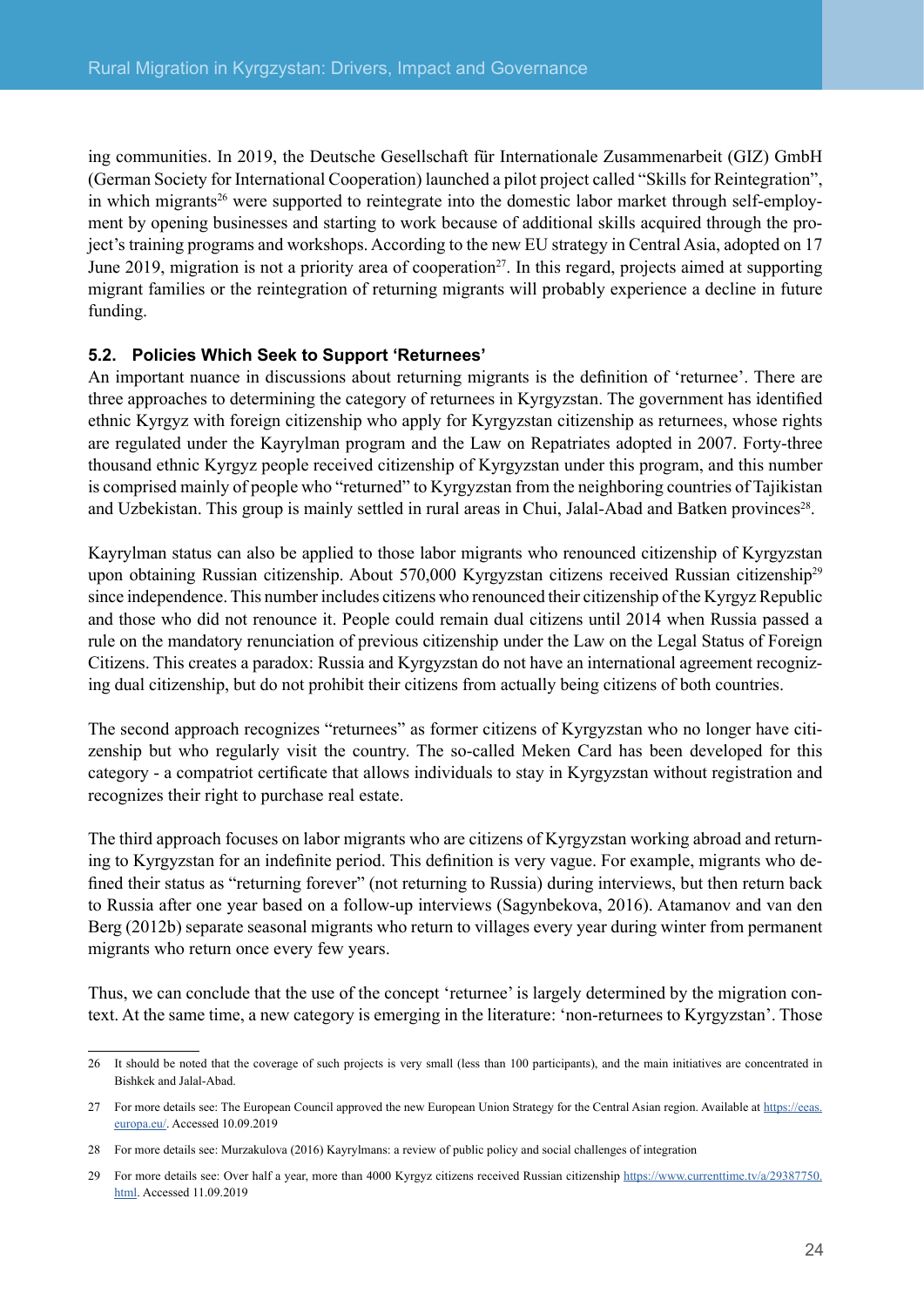<span id="page-25-0"></span>who have stable and growing incomes are already interested in investing their funds in the country in which they work (Omurkulova-Ozerska & Kiyizbaeva, 2018).

#### **6. Conclusion**

Kyrgyzstan historically is an agrarian country. However, as this study shows, the contribution of agriculture to the country's GDP has dramatically decreased from 43.9% in 1996 to 12.3% in 2017, while employment in agriculture has also steadily declined, peaking at 52.4% in 2000, but dropping to 29.3% in 2015 (Mogilevskii et al., 2017; NSC, 2017). Transformative economic trends suggest that Kyrgyzstan has already ceased to be agrarian, but remains rural, and as shown here, it is now strategically important to ask the following: How does migration shape rural development?

This study shows that the ongoing scientific debate on migration and rural development in Kyrgyzstan follows along two main trajectories. First, there are those who claim there is a development effect, but that it is insignificant for rural development. Secondly, there are those who postulate that social remittances (e.g., skills, knowledge, worldview) make migrants important agents of rural development in their home communities. Last idea stands in contrast with the associated effects of 'brain drain', the reluctance of young migrants to return to their communities, and the reorientation of rural residents from agricultural production to labor migration as the main source of income. This synthesis shows that we do not know what practical effects migration has on the farming system in Kyrgyzstan. This knowledge gap can help develop a more context-specific policy at the local level.

This paper shows that migration transforms rural regions from the local periphery to territories that are deeply interconnected with global processes, as well as extremely vulnerable to external economic shocks. On the one hand, migration helps to diversify the incomes of rural residents, contributes to the development of the non-agricultural sector of the rural economy, and helps people find more profitable income sources. On the other hand, migration can marginalize certain groups of migrants. In addition, it can come with high health risks and can lead to an outflow of investment to cities, rather than rural villages.

This analysis shows that we do not yet know what practical mechanisms connect migration with a diverse set of outcomes for those left behind. As shown by several researchers (Sagynbekova 2016; Atamanov & Van den Berg, 2012; Sagynbekova, 2016; Isabaeva, 2011), among those left behind, some were able to turn migration into a sustainable source of income and self-employment for members of their household who were struggling to cope despite the presence of migrants in the family; whereas, for some, migration has been a complete fiasco. To date, we still know little about what kind of transformations are taking place among family members left behind or how they deal with trans-locality challenges.

Another significant gap is the lack of knowledge of local community-based practices to support migrant families or to regulate community migration. The available information today relates to the activities of international organizations/NGOs, but no such information touches on how communities deal with all aspects of migration.

When this report was being prepared for publication, the onset of the COVID-19 pandemic was beginning, leading to the closure of borders and a migration crisis in Kyrgyzstan. In fact, migrants planning to leave for work remained in the country, and those who were outside Kyrgyzstan were unable to return and for the most part lost their jobs with restrictions in their host countries, which will lead to a rapid decrease in remittances. This context poses completely new challenges for the formation of an adequate migration policy for the country. This review indicates the existence of an important gap in the current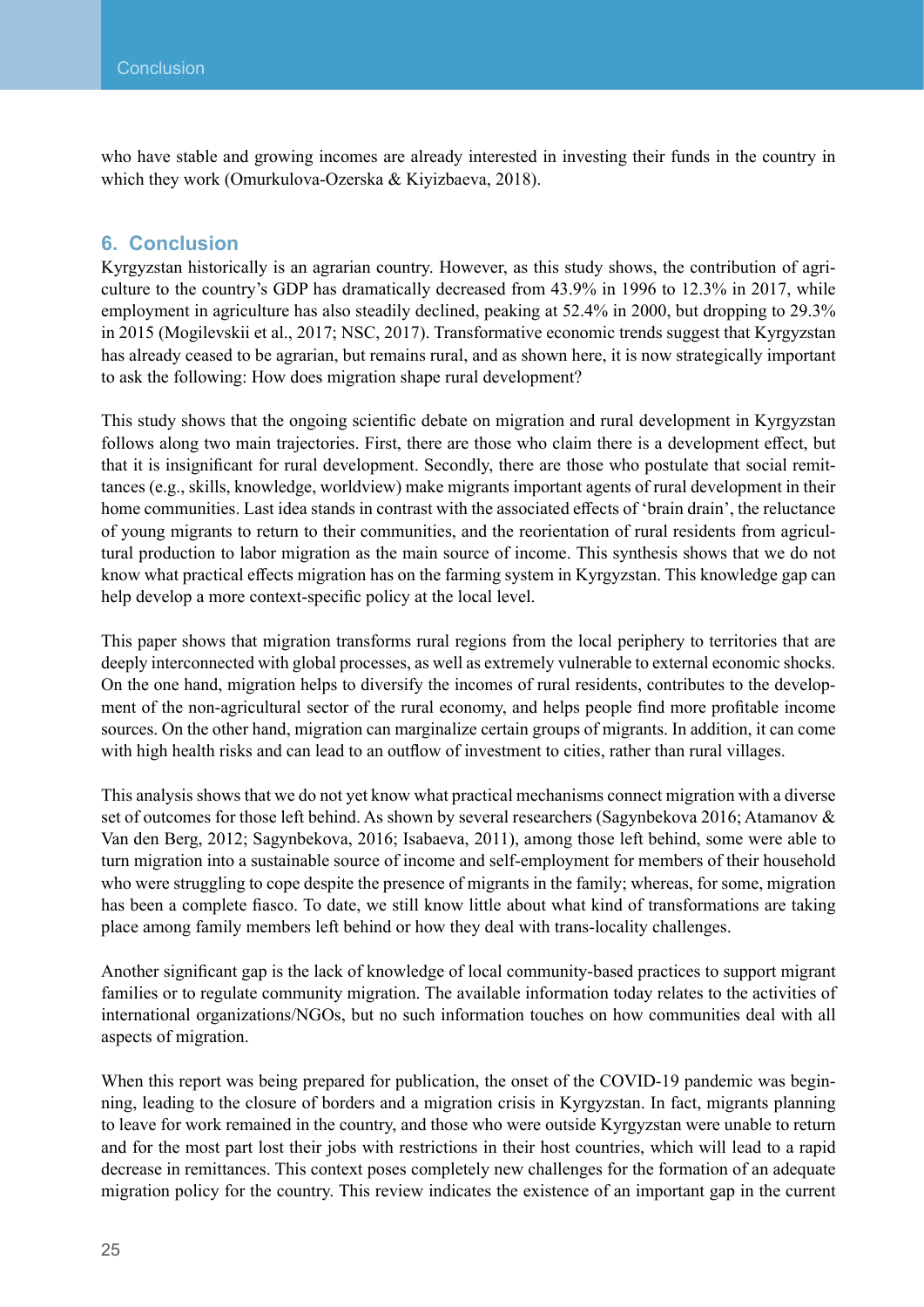<span id="page-26-0"></span>migration policy, namely that the state and all interested parties still only consider migration through the prism of protecting the rights of migrants and providing them with the most liberal regime of stay in the host country by joining various international unions. At the same time, migrants are not at all regarded as agents of rural development.

New questions raised by the COVID-19 pandemic include the following: What primary measures can be taken to sustain rural employment? How are these measures to be arranged so that they have a long-term developmental effect? Such issues require not only primary research but also, and more importantly, action.

#### **7. Literature**

Aitieva, Medina. "Reconstituting Transnational Families: An Ethnography of Family Practices Between Kyrgyzstan and Russia." (2015).

Allan, J. David, and María M. Castillo. *Stream ecology: structure and function of running waters*. Springer Science & Business Media, 2007.

Atabaev, Nurlan, Gulnaz Atabaeva, and Damira Baigonushova. "Economic growth and remittances inflow: Empirical evidence from Kyrgyz Republic." *Eurasian Journal of Business and Economics* 7.14 (2014): 61-70.

Atamanov, Aziz, and Marrit Van den Berg. "Participation and returns in rural nonfarm activities: evidence from the Kyrgyz Republic." *Agricultural Economics* 43.4 (2012a): 459-471.

Atamanov, Aziz, and Marrit Van den Berg. "Heterogeneous effects of international migration and remittances on crop income: Evidence from the Kyrgyz Republic." *World Development* 40.3 (2012b): 620-630.

Atamanov, Aziz, and Marrit Van Den Berg. "Rural nonfarm activities in Central Asia: a regional analysis of magnitude, structure, evolution and drivers in the Kyrgyz Republic." *Europe-Asia Studies* 64.2 (2012c): 349-368.

Beishenaly, N., et al. "Labor migration and human capital of Kyrgyzstan: Impact of the Customs Union." (2013).

Bobojonov, Ihtiyor, and Aden Aw-Hassan. "Impacts of climate change on farm income security in Central Asia: An integrated modeling approach." *Agriculture, ecosystems & environment* 188 (2014): 245-255.

Blondin, Suzy. "Environmental migrations in Central Asia: a multifaceted approach to the issue." *Central Asian Survey* 38.2 (2019): 275-292.

CABLE Worldwide mobile data pricing, *2019, <*<https://www.cable.co.uk/mobiles/worldwide-data-pricing/>*>*

Chandonnet, Antoine, et al. "Environment, climate change and migration In the Kyrgyz Republic."*Bishkek, Kyrgyzstan: International Organization for Migration (IOM)* (2016).

Chekirova, Ajar. "Exploring the Effect of Registration Documents on the Citizenship Rights of Rural Migrants in Kyrgyzstan". *Eurasia on the Move Interdisciplinary Approaches to a Dynamic Migration Region*, edited by Marlene Laruelle and Caress Schenk. Central Asia Program, The George Washington University, 2018, pp. 89-98.

Dávalos, Jorge, et al. "Remittances and labor supply of the left-behind youth: Evidence from Kyrgyzstan." *Asian and Pacific Migration Journal* 26.3 (2017): 352-380.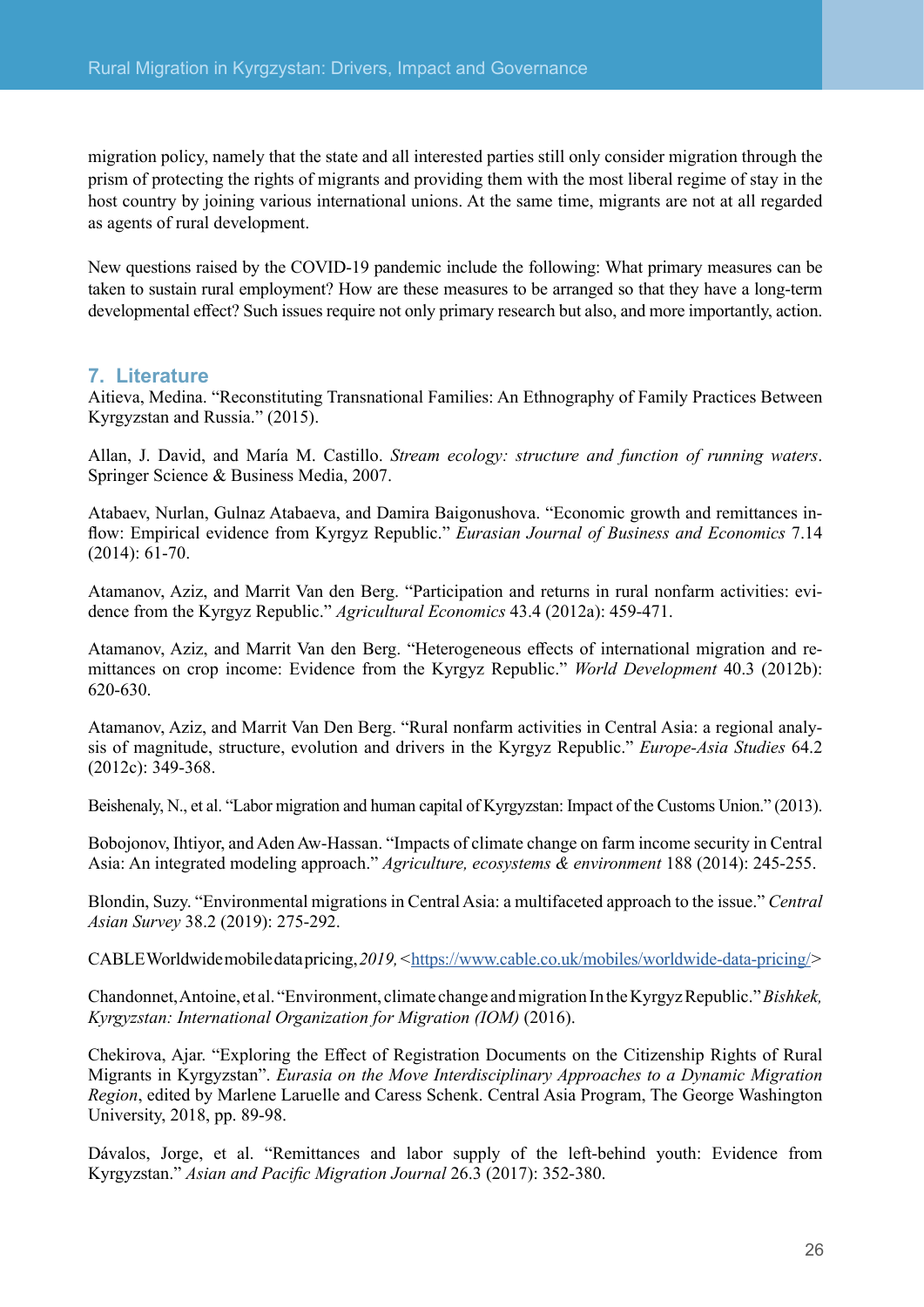Davé, Bhavna. "Keeping labour mobility informal: the lack of legality of Central Asian migrants in Kazakhstan." *Central Asian Survey* 33.3 (2014): 346-359.

der Beek, T. Aus, F. Voß, and M. Flörke. "Modelling the impact of global change on the hydrological system of the Aral Sea basin." *Physics and Chemistry of the Earth, Parts A/B/C* 36.13 (2011): 684-695.

DeYoung, Alan J. "Embracing globalization: university experiences among youth in contemporary Kyrgyzstan." *Central Asian Survey* 29.4 (2010): 421-434.

FIDH "Kyrgyzstan Women and children from Kyrgyzstan affected by migration: An exacerbated vulnerability". September No. 675a, 2016. International Federation for Human Rights. Available: [https://www.](https://www.osce.org/odihr/269066?download=true) [osce.org/odihr/269066?download=true](https://www.osce.org/odihr/269066?download=true)

Flynn, Moya, and Natalya Kosmarskaya. "Exploring "North" and "South" in post-Soviet Bishkek: discourses and perceptions of rural-urban migration." *Nationalities Papers* 40.3 (2012): 453-471.

Government Conception [Kontseptsiya Gosudarstvenoi migratsionnoi politiki Kyrgyzskoi Respubliki do 2010 goda], 2004. Available: [http://cbd.minjust.gov.kg](http://cbd.minjust.gov.kg/). Accessed 09.09.2019.

Government Conception [Koncheptsia regionalnoi politiki Kyrgyzskoi Respubliki 2018-2022], 2017. Available: [http://cbd.minjust.gov.kg/act/view/ru-ru/99907?cl=ru-ru.](http://cbd.minjust.gov.kg/act/view/ru-ru/99907?cl=ru-ru) Accessed 30 August 2019

Hatcher, Craig, and Susan Thieme. "Institutional transition: Internal migration, the propiska, and postsocialist urban change in Bishkek, Kyrgyzstan." *Urban Studies* 53.10 (2016): 2175-2191.

Ibraeva, Gulnara, and Ablezova, Mehrigul. "Kyrgyzstan: Extended migration profile, 2010– 2015." *Bishkek, Kyrgyzstan: International Organization for Migration* (2016).

Ibraeva, G., Moldosheva, A., & Ablezova, M. (2015). "We will kill you and we will be acquitted!"– Critical discourse analysis of a media case of violence against female migrants from Kyrgyzstan. Die Zukunft geistlicher Bewegungen, 26, 3.

IOM. MIGRANT VULNERABILITIES AND INTEGRATION NEEDS IN CENTRAL ASIA Assessing Migrants' and Community Needs and Managing Risks, 2017. [http://www.iom.kz/images/books/2017-](http://www.iom.kz/images/books/2017-DAR-executive-summary-eng.pdf) [DAR-executive-summary-eng.pdf](http://www.iom.kz/images/books/2017-DAR-executive-summary-eng.pdf)

Isabaeva, Eliza. "Leaving to enable others to remain: remittances and new moral economies of migration in southern Kyrgyzstan." *Central Asian Survey* 30.3-4 (2011): 541-554.

Ismailbekova, Aksana. "Migration and patrilineal descent: the role of women in Kyrgyzstan." *Central Asian Survey* 33.3 (2014): 375-389.

Ismailbekova, Aksana. "Coping strategies: public avoidance, migration, and marriage in the aftermath of the Osh conflict, Fergana Valley." *Nationalities Papers* 41.1 (2013): 109-127.

Kapalova, Altyn. "Small and Medium Enterprise Development in Kyrgyzstan: Informal Communications and the Role of Women." *University of Central Asia, Institute of Public Policy and Administration, Working Paper* 25 (2014).

Karymshakov, Kamalbek, and Burulcha Sulaimanova. *Migration impact on left-behind women's labour participation and time-use: Evidence from Kyrgyzstan*. No. 2017/119. WIDER Working Paper, 2017.

Kikuta, Haruka. "Remittances, rituals and reconsidering women's norms in mahalla s: emigrant labour and its social effects in Ferghana Valley." *Central Asian Survey* 35.1 (2016): 91-104.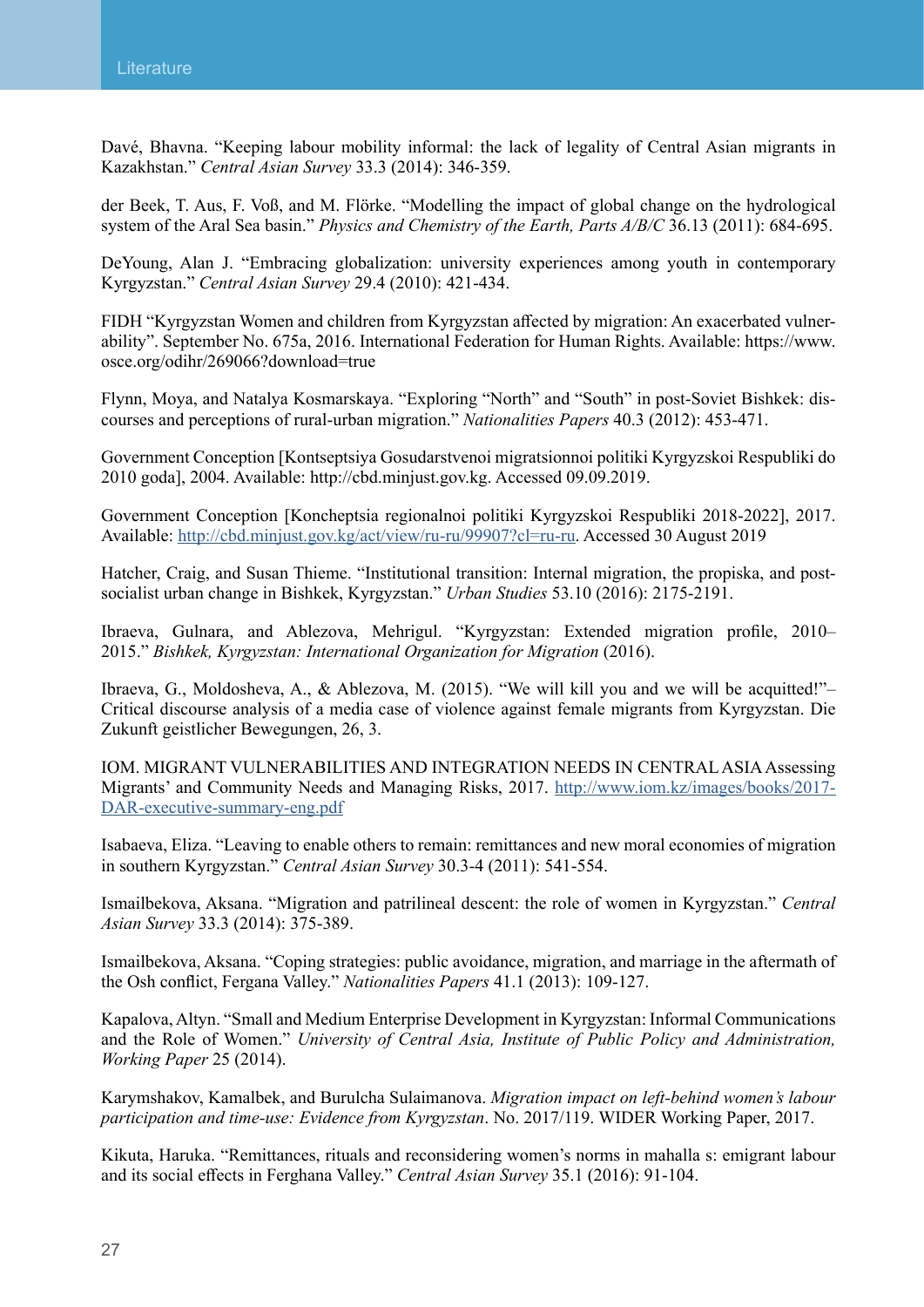Kirmse, Stefan B. "In the marketplace for styles and identities: globalization and youth culture in southern Kyrgyzstan." *Central Asian Survey* 29.4 (2010): 389-403.

Koichuev T., & Koichuev P. Ekonomika Kyrgyzstana za 20 Let Suverennosti. *Reforma* 2.50 (2011): 6-13. [http://journals.manas.edu.kg/reforma/oldarchives/2011-2-50/1\\_1026-3936-1-PB.pdf](http://journals.manas.edu.kg/reforma/oldarchives/2011-2-50/1_1026-3936-1-PB.pdf)

Kroeger, Antje, and Kathryn H. Anderson. "Remittances and the human capital of children: New evidence from Kyrgyzstan during revolution and financial crisis, 2005–2009." *Journal of Comparative Economics* 42.3 (2014): 770-785.

Kulikov, Maksim, Udo Schickhoff, and Peter Borchardt. "Spatial and seasonal dynamics of soil loss ratio in mountain rangelands of south-western Kyrgyzstan." *Journal of Mountain Science* 13.2 (2016): 316-329.

Liechti, Karina. "The meanings of pasture in resource degradation negotiations: evidence from postsocialist rural Kyrgyzstan." *Mountain Research and Development* 32.3 (2012): 304-312.

Lukashova, Irina, and Irina Makenbaeva. "Impact of the Global Financial Crisis on Labour Migration from Kyrgyzstan to Russia: Qualitative overview and quantitative survey." *Bishkek: OSCE/ACTED* (2009).

Mogilevskii, Roman, et al. *The outcomes of 25 years of agricultural reforms in Kyrgyzstan*. No. 162. Discussion Paper, Leibniz Institute of Agricultural Development in Transition Economies, 2017.

Mogilevskii, Roman, et al. "Kyrgyzstan's Accession to the Eurasian Economic Union: Measuring Economy-Wide Impacts and Uncertainties." *University of Central Asia Institute of Public Policy and Administration, Working Paper No* 44 (2018).

Mogilevskii, Roman. "Re-export activities in Kyrgyzstan: Issues and prospects." *University of Central Asia Institute of Public Policy And Administration Working Paper* 9 (2012).

Muktarbek kyzy, Akylai, Seyitov, Tchoro and Jenish, Nurbek. "Remittances and Expenditure Patterns of Households in the Kyrgyz Republic", June 18, 2015. Available at SSRN: [https://ssrn.com/ab](https://ssrn.com/abstract=2733425)[stract=2733425](https://ssrn.com/abstract=2733425) or [http://dx.doi.org/10.2139/ssrn.2733425](https://dx.doi.org/10.2139/ssrn.2733425)

Murodova, Sevilya. "Impact of Remittances and International Migration on Poverty in Central Asia: The cases of the Kyrgyz Republic, Tajikistan, and Uzbekistan." *Journal of Applied Economics & Business Research* 8.1 (2018).

Murzabekov, Marat.*Political Pasture: A Governmentality Analysis of Community-Based Pasture Management in Kyrgyzstan*. Diss. Department of Social and Economic Geography, Uppsala University, 2017.

Murzakulova, Asel, and Irène Mestre. "Natural resource management dynamics in border communities of Kyrgyzstan and Tajikistan". *University of Central Asia Institute of MSRI Working Paper* 1 (2016).

Murzakulova, Asel, and Irène Mestre. "Border Change and Conflict in Central Asia: The Case of Agro-Pastoral Communities in Cross-border Areas of the Ferghana Valley." *Crisis and Conflict in Agriculture* (2018): 176.

Murzakulova, Asel. "Kayrylmany: obzor gosudarstvenoi politiki I vyzovi sotsialnoi integratsii". NISI Research Reports, 2016.

Nasritdinov, Emil. "Building the Future: Materialization of Kyrgyz and Tajik Migrants' Remittances in the Construction Sectors of their Home Countries", 2015.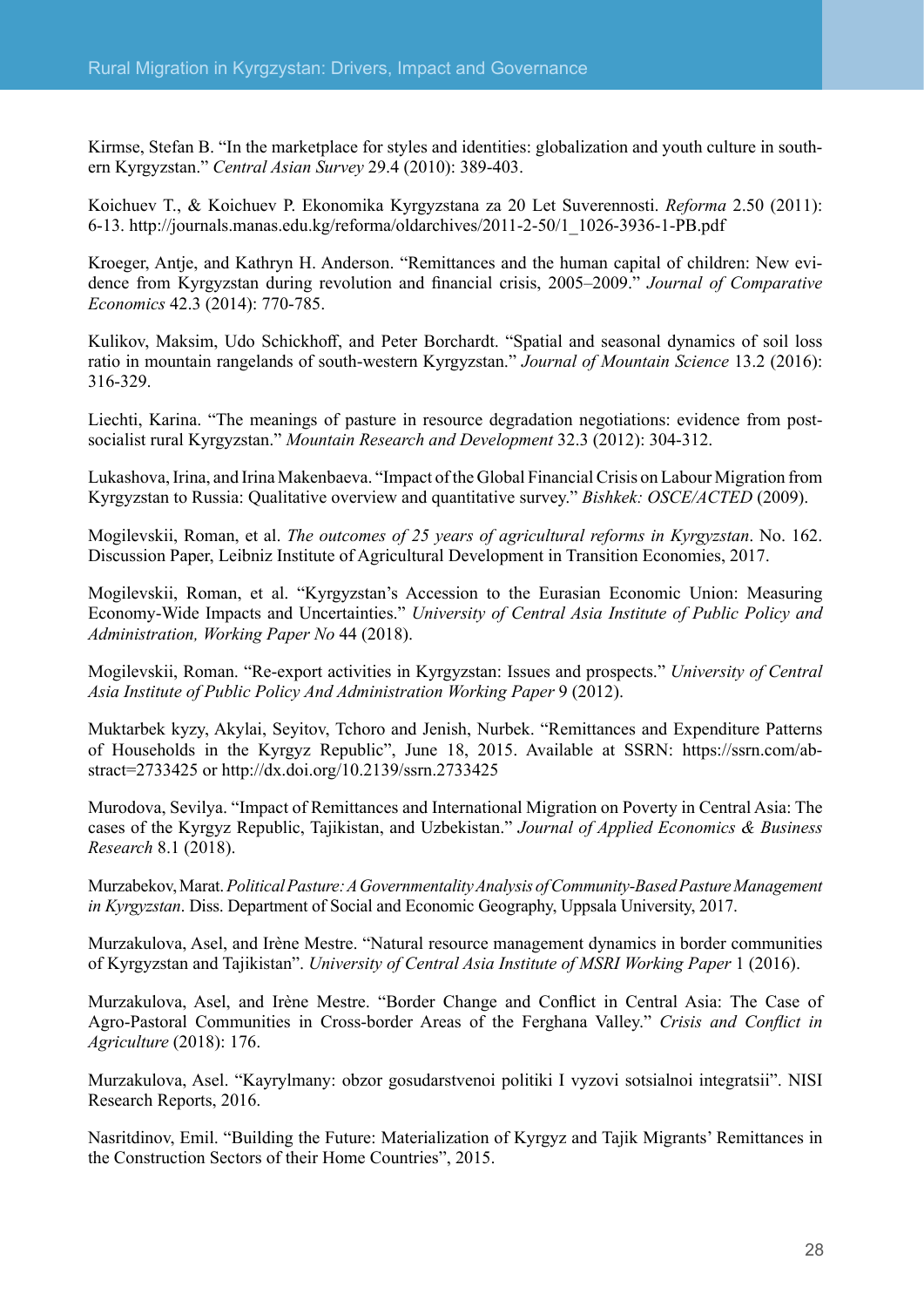Nasritdinov, E., B. Zhumakadyr, and D. Asanalieva. "Myths and realities of Bishkek's Novostroikas." *Kyrgyzstan Beyond 'Democracy Island'and 'Failing State'sessions of the Factoring Social and Political Changes in a Post-Soviet Society" Conference, February. Uppsala: Sweden. Accessed July*. Vol. 14. 2012.

Nasritdinov, Emil and Kozhoeva Tolgonai. Effect of Kyrgyzstan's Accession to Eurasian Economic Union on the Life of Kyrgyz Migrants in Russian Federation. United Nations Economic and Social Commission for Asia and the Pacific. Research Report, 2017.

NOODU (Natsionalnoe ochenivanie obrazovatelnix dostijeni uchashihsya), 2017. Ministerstvo obrazovaniya Kyrgyzskoi Respubliki.

NDSOS. "Natsionalni doklad o sostoyanii okrujaushei sredi Kyrgyzskoi Respubliki za 2011-2014".

NSC "Selkoe hozyastvo Kyrgyzskoi Respubliki 2013-2017". Bishkek, Kyrgyzstan, 2017. [http://www.](http://www.stat.kg/media/publicationarchive/1b8f2394-7681-49d8-adf3-b7babb600fe3.pdf) [stat.kg/media/publicationarchive/1b8f2394-7681-49d8-adf3-b7babb600fe3.pdf](http://www.stat.kg/media/publicationarchive/1b8f2394-7681-49d8-adf3-b7babb600fe3.pdf)

NSC "Small and medium entrepreneurship in Kyrgyz Republic in 2013-2017", Bishkek, Kyrgyzstan, 2018.

OECD, Social Protection System Review of Kyrgyzstan, 2018. [https://www.oecd.org/countries/kyr](https://www.oecd.org/countries/kyrgyzstan/Social_Protection_System_Review_Kyrgyzstan.pdf)[gyzstan/Social\\_Protection\\_System\\_Review\\_Kyrgyzstan.pdf](https://www.oecd.org/countries/kyrgyzstan/Social_Protection_System_Review_Kyrgyzstan.pdf)

Omurkulova-Ozerska, Elnura and Kiyizbaeva, Zharkyn. "Kyrgyzstan: Extended migration profile, 2015–2018." *Bishkek, Kyrgyzstan: International Organization for Migration* (2018).

Programma (2013) Programma sodeistviu zanyatosti i regulirovaniya vnutrenei i vneshnei trudovoi migratsii do 2020 goda. Available: <http://cbd.minjust.gov.kg/act/view/ru-ru/94692?cl=ru-ru>. Accessed 30 August 2019

Programma (2017) Gosudarstvenaya programma razvitiya irrihatsii Kyrgyzskoi Respubliki 2017-2026. Available: [http://cbd.minjust.gov.kg/act/view/ru-ru/100162?cl=ru-ru.](http://cbd.minjust.gov.kg/act/view/ru-ru/100162?cl=ru-ru) Accessed 30 August 2019

Reeves, Madeleine. "Staying put? Towards a relational politics of mobility at a time of migration."*Central Asian Survey* 30.3-4 (2011): 555-576.

Reeves, Madeleine. "Black work, green money: remittances, ritual, and domestic economies in Southern Kyrgyzstan." *Slavic Review* 71.1 (2012): 108-134.

Reeves, Madeleine. "Clean fake: Authenticating documents and persons in migrant Moscow." *American Ethnologist* 40.3 (2013): 508-524.

Reyer, Christopher PO, et al. "Climate change impacts in Central Asia and their implications for development." *Regional Environmental Change* 17.6 (2017): 1639-1650.

Roberts, Ken. "Post-communist youth: Is there a Central Asian pattern?." *Central Asian Survey* 29.4 (2010): 537-549.

Rubinov, Igor. "Migrant assemblages: building postsocialist households with Kyrgyz remittances." *Anthropological Quarterly* (2014): 183-215.

Ryazantsev, Sergey, et al. "MIGRATION FROM CENTRAL ASIAN COUNTRIES TO RUSSIA AND KAZAKHSTAN IN THE CONTEXT OF INTEGRATION PROCESSES IN THE EURASIAN ECONOMIC UNION FORMAT." *Central Asia & the Caucasus (14046091)* 18.1 (2017).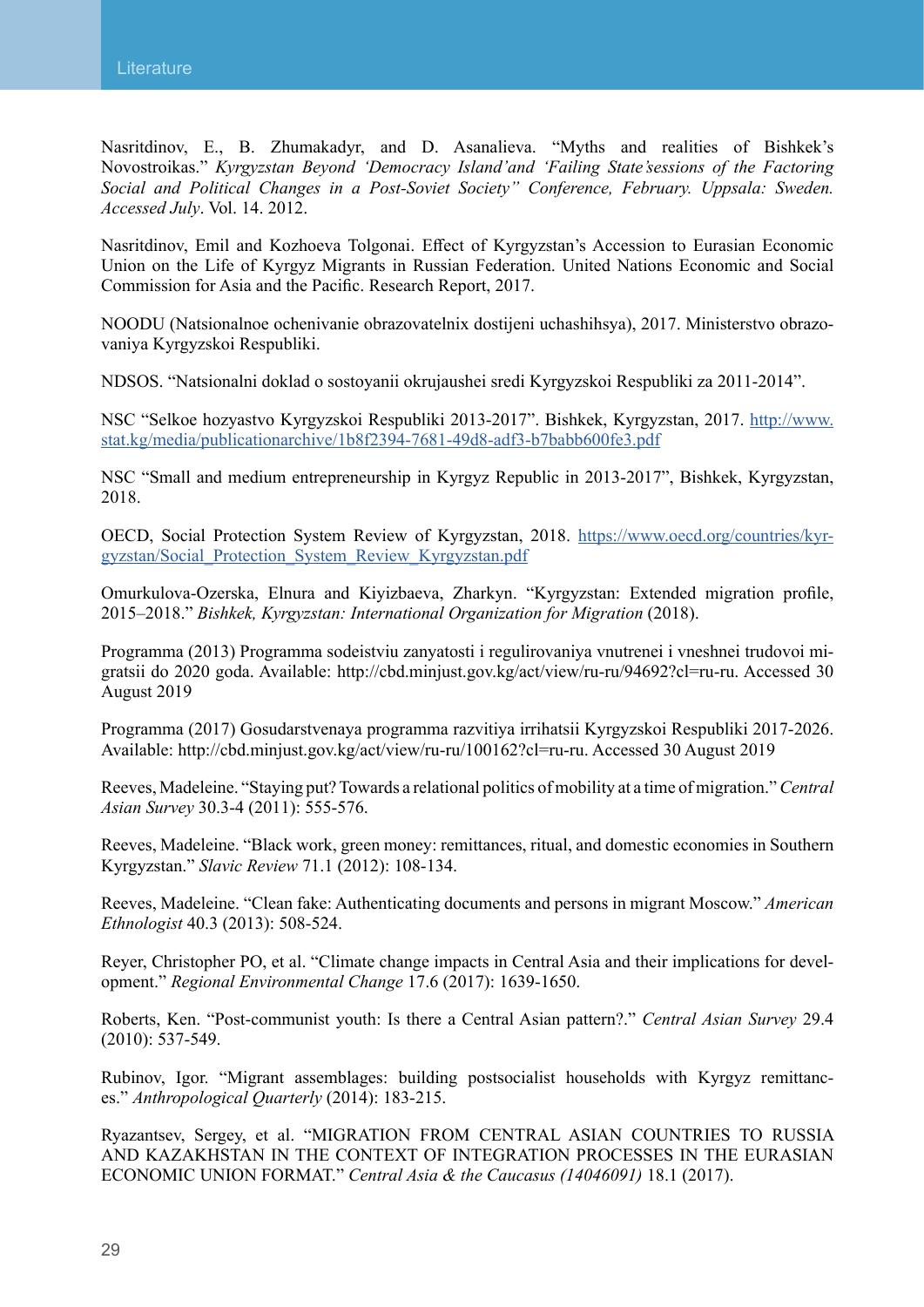Sagynbekova, Lira. "The Impact of International Migration." *Springer International Publishing* 10 (2016): 978-3.

Sagynbekova, Lira. "Environment, rural livelihoods, and labor migration: A case study in central Kyrgyzstan." *Mountain Research and Development* 37.4 (2017a): 456-463.

Sagynbekova, Lira. "International Labour Migration in the Context of the Eurasian Economic Union: Issues and Challenges of Kyrgyz Migrants in Russia." *University of Central Asia, Institute of Public Policy and Administration, Working Paper* 39 (2017b).

Sanghera, Balihar, and Elmira Satybaldieva. "Ethics of property, illegal settlements and the right to subsistence." *International Journal of Sociology and Social Policy* (2012).

Schmidt, Matthias, and Lira Sagynbekova. "Migration past and present: changing patterns in Kyrgyzstan." *Central Asian Survey* 27.2 (2008): 111-127.

Schoch, Nadia, Bernd Steimann, and Susan Thieme. "Migration and animal husbandry: Competing or complementary livelihood strategies. Evidence from Kyrgyzstan." *Natural Resources Forum*. Vol. 34. No. 3. Oxford, UK: Blackwell Publishing Ltd, 2010.

Schröder, Philipp, and Manja Stephan-Emmrich. "The institutionalization of mobility: Well-being and social hierarchies in Central Asian translocal livelihoods." *Mobilities* 11.3 (2016): 420-443.

Smith, Adrian, and Adam Swain. "The global economic crisis, Eastern Europe, and the former Soviet Union: models of development and the contradictions of internationalization." *Eurasian Geography and Economics* 51.1 (2010): 1-34.

Shigaeva, Jyldyz., et al. "Decentralizing governance of agropastoral systems in Kyrgyzstan: an assessment of recent pasture reforms." *Mountain Research and Development* 36.1 (2016): 91-101.

Strategiya "Natsionalnaya Strategiya Razvitiya Kyrgyzskoi Respublikina 2018-2040", Bishkek, Kyrgyzstan, 2018.

Stucker, Dominic, et al. "Climate change in a small transboundary tributary of the Syr Darya calls for effective cooperation and adaptation." *Mountain Research and Development* 32.3 (2012): 275-285.

Thieme, Susan. "Coming home? Patterns and characteristics of return migration in Kyrgyzstan."*International Migration* 52.5 (2014): 127-143.

Thieme, Susan. "Living in transition: how Kyrgyz women juggle their different roles in a multi-local setting." *Gender, Technology and Development* 12.3 (2008): 325-345.

Tilekeyev, Kanat. "Productivity implications of participation in export activities: The case of farmers in Talas Oblast of Kyrgyzstan." *Institute of Public Policy and Administration Working Paper* 17 (2013).

Tilekeyev, Kanat, et al. "Analysis of Youth Labor Market Trends in Kyrgyzstan". *Institute of Public Policy and Administration Working Pape*r 52 (2019).

Ukaz "O Kontcheptsii gosudarstvennoi migratsionnoi politiki Rossiskoi Federatsii 2019–2025". Available: [http://kremlin.ru/events/president/news/58986.](http://kremlin.ru/events/president/news/58986) Accessed 30 August 2019.

Ukueva, Nurgul. "Migration, remittances and growth." *Unpublished PhD dissertation, Duke University* (2010).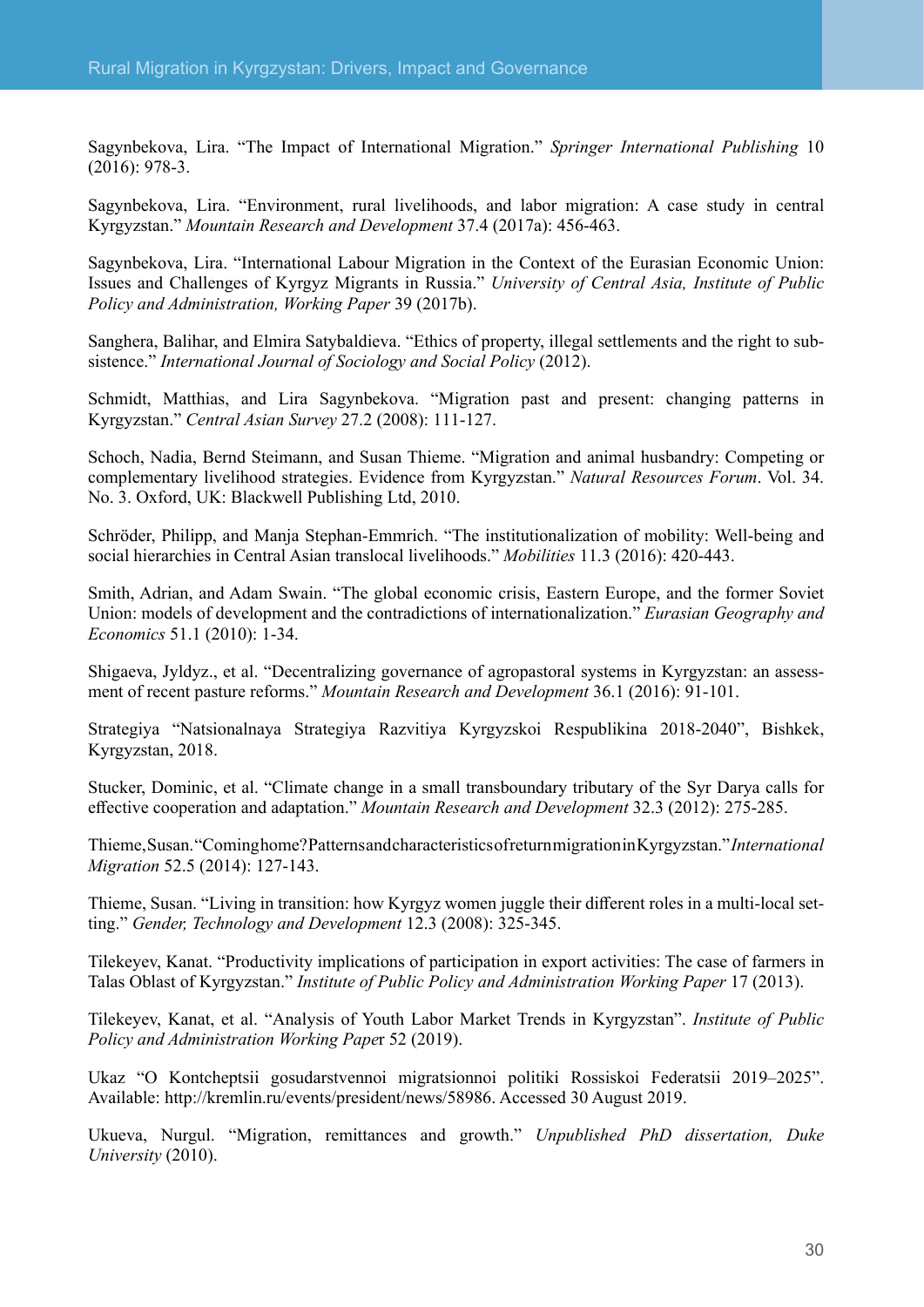Ulanova, Malika. *Legal Low-Skilled Labor Migration from Kyrgyzstan to Kazakhstan: Did the Eurasian Economic Union Make a Difference?*. Diss. Nazarbayev University, School of Humanities and Social Sciences., 2017.

UNFPA "Gender in Society Perception Study", 2016. Available [https://kyrgyzstan.unfpa.org/en/publications/gender-society-per](https://kyrgyzstan.unfpa.org/en/publications/gender-society-perception-study)[ception-study](https://kyrgyzstan.unfpa.org/en/publications/gender-society-perception-study). 29 August 2019.

"UNICEF calls for mandatory guardianship for migrant children", UNICEF 2019. Available [https://www.unicef.org/kyrgyzstan/](https://www.unicef.org/kyrgyzstan/ru) [ru](https://www.unicef.org/kyrgyzstan/ru). 10 September 2019.

World Bank (2019), Personal Remittances Received (% of GDP). Available [https://data.worldbank.org/indicator/BX.TRF.PWKR.](https://data.worldbank.org/indicator/BX.TRF.PWKR.CD.DT?locations=KG) [CD.DT?locations=KG.](https://data.worldbank.org/indicator/BX.TRF.PWKR.CD.DT?locations=KG) 13 September 2019.

Zhunusova, Eliza, and Roland Herrmann. "Development Impacts of International Migration on "Sending" Communities: The Case of Rural Kyrgyzstan." *The European Journal of Development Research* 30.5 (2018): 871-891.

#### **Appendix 1. Poverty rate National Statistic Comity data:**

| Poverty rate (percent)                           |      |      |      |      |      |      |      |      |      |      |      |      |      |
|--------------------------------------------------|------|------|------|------|------|------|------|------|------|------|------|------|------|
| Items                                            | 2006 | 2007 | 2008 | 2009 | 2010 | 2011 | 2012 | 2013 | 2014 | 2015 | 2016 | 2017 | 2018 |
| Kyrgyz Republic                                  | 39.9 | 35.0 | 31.7 | 31.7 | 33.7 | 36.8 | 38.0 | 37.0 | 30.6 | 32.1 | 25.4 | 25.6 | 22.4 |
| Batken oblast                                    | 50.9 | 40.4 | 20.7 | 31.5 | 33.6 | 35.6 | 34.2 | 53.9 | 40.7 | 41.2 | 37.0 | 40.5 | 33.8 |
| Jalal-Abat oblast                                | 58.3 | 53.0 | 40.1 | 36.9 | 44.7 | 45.3 | 55.7 | 46.4 | 46.4 | 45.1 | 32.2 | 32.6 | 32.2 |
| Yssyk-Kul oblast                                 | 43.9 | 38.6 | 52.2 | 46.1 | 38.0 | 29.5 | 28.1 | 39.5 | 26.0 | 28.9 | 24.7 | 24.2 | 21.5 |
| Naryn oblast                                     | 49.3 | 45.2 | 42.7 | 44.1 | 53.5 | 49.9 | 39.9 | 43.8 | 30.6 | 38.0 | 37.8 | 29.2 | 30.6 |
| Osh oblast<br>(until 2012 y. including Osh city) | 52.1 | 46.6 | 37.5 | 38.3 | 41.9 | 44.7 | 51.4 | 43.4 | 31.7 | 28.9 | 22.0 | 14.3 | 14.8 |
| Talas oblast                                     | 40.0 | 35.3 | 43.0 | 33.0 | 42.3 | 50.2 | 39.6 | 23.1 | 19.0 | 21.5 | 18.1 | 20.7 | 22.1 |
| Chui oblast                                      | 20.1 | 15.0 | 15.8 | 21.2 | 21.9 | 28.6 | 16.6 | 23.6 | 21.6 | 24.8 | 30.3 | 33.3 | 15.6 |
| Bishkek city                                     | 5.5  | 5.0  | 15.2 | 13.2 | 7.9  | 18.4 | 21.4 | 20.4 | 17.6 | 23.5 | 9.8  | 15.9 | 15.4 |
| Osh city                                         |      |      |      |      |      |      |      | 40.9 | 33.4 | 38.3 | 24.6 | 33.5 | 35.5 |